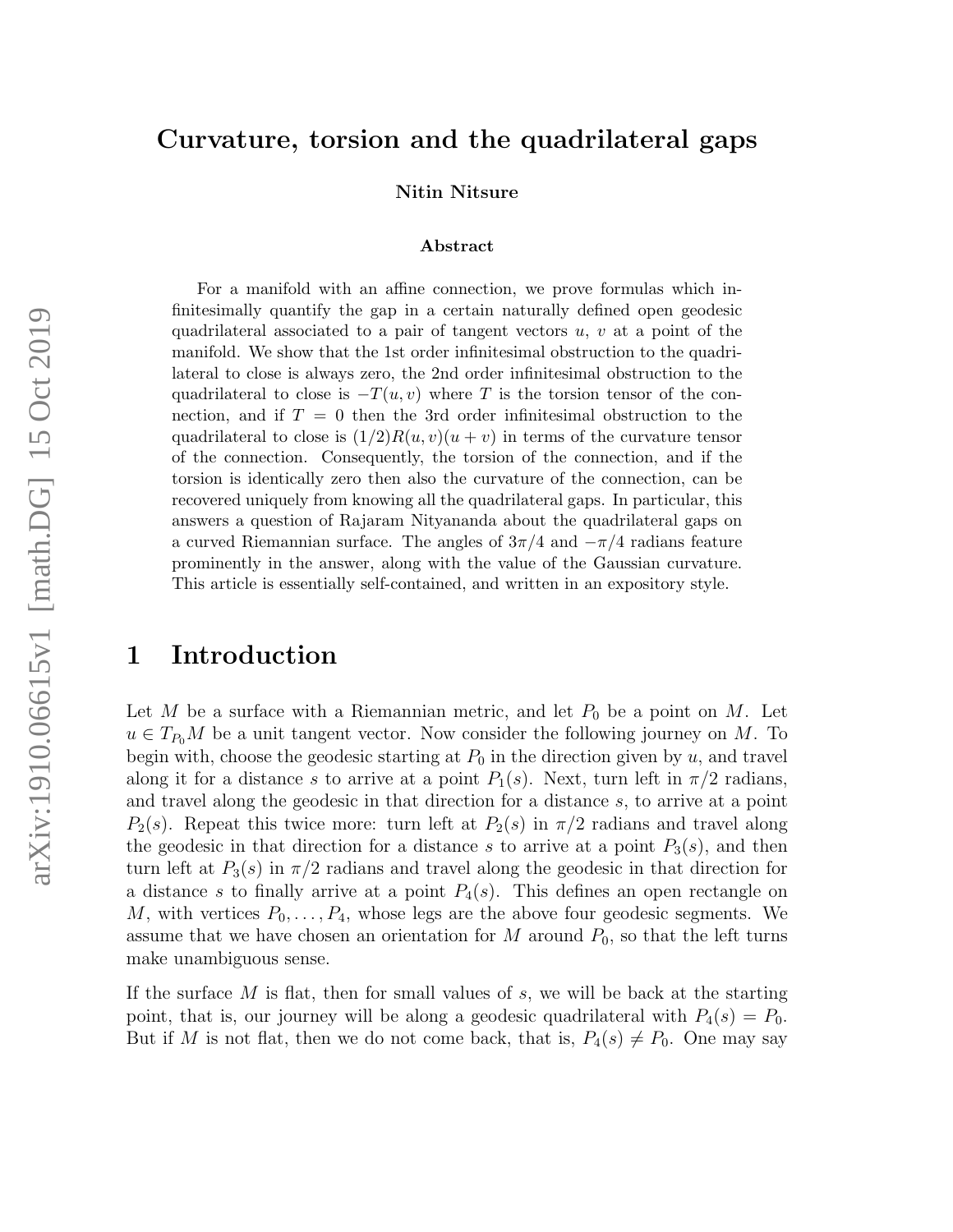that the quadrilateral does not close, as it has a gap. Rajaram Nityananda asked for a quantification of this gap for a small s.

We have another geodesic starting at  $P_0$  with initial direction  $v \in T_{P_0}M$  where  $(u, v)$ is a right-handed orthonormal basis for  $T_{P_0}M$ . Travel for a distance s along it, to come to a point  $Q_1(s)$ . Turn right at  $Q_1(s)$  in  $\pi/2$  radians and travel along the geodesic in that direction for a distance s to arrive at a point  $Q_2(s)$ . Again, if M is flat, then  $Q_2(s) = P_2(s)$  for a small s. Otherwise, we have an open rectangle with successive vertices  $Q_2, Q_1, P_0, P_1, P_2$  joined by geodesic segments of length s. Again, one can ask what is the gap between  $P_2(s)$  and  $Q_2(s)$ .

Here is our answer. We show that

$$
\lim_{s \to 0} \frac{P_4(s) - P_0}{s^3} = \lim_{s \to 0} \frac{Q_2(s) - P_2(s)}{s^3} = \frac{\kappa(P_0)}{2}(u - v)
$$

where  $\kappa(P_0)$  denotes the Gaussian curvature of M at  $P_0$ .



The difference  $P_4(s) - P_0$  or  $Q_2(s) - P_2(s)$  between any pair of points of M can be understood in terms of a smooth embedding of a neighbourhood of  $P_0$  into an affine space  $\mathbb{R}^n$ , which makes the difference a vector in the vector space  $\mathbb{R}^n$ . In particular, the points  $P_4(s)$  trace a curve  $\gamma(\lambda)$ , parameterized by  $\lambda = s^3$ , and this has the tangent vector  $(\kappa(P_0)/2)(u-v)$  at  $\lambda = 0$ .

Equivalently, for any smooth function  $f$  defined in a neighbourhood of  $P_0$ , we have

$$
\lim_{s \to 0} \frac{f(P_4(s)) - f(P_0)}{s^3} = \lim_{s \to 0} \frac{f(Q_2(s)) - f(P_2(s))}{s^3} = \frac{\kappa(P_0)}{2}(u - v)(f).
$$

In words, the sizes of both the gaps, that is, the distances from  $P_0$  to  $P_4(s)$  or from  $P_2(s)$  to  $Q_2(s)$  regarded as functions of s, are equal to  $\frac{1}{\sqrt{s}}$  $\frac{1}{2}|\kappa(P_0)|s^3$  upto 3rd order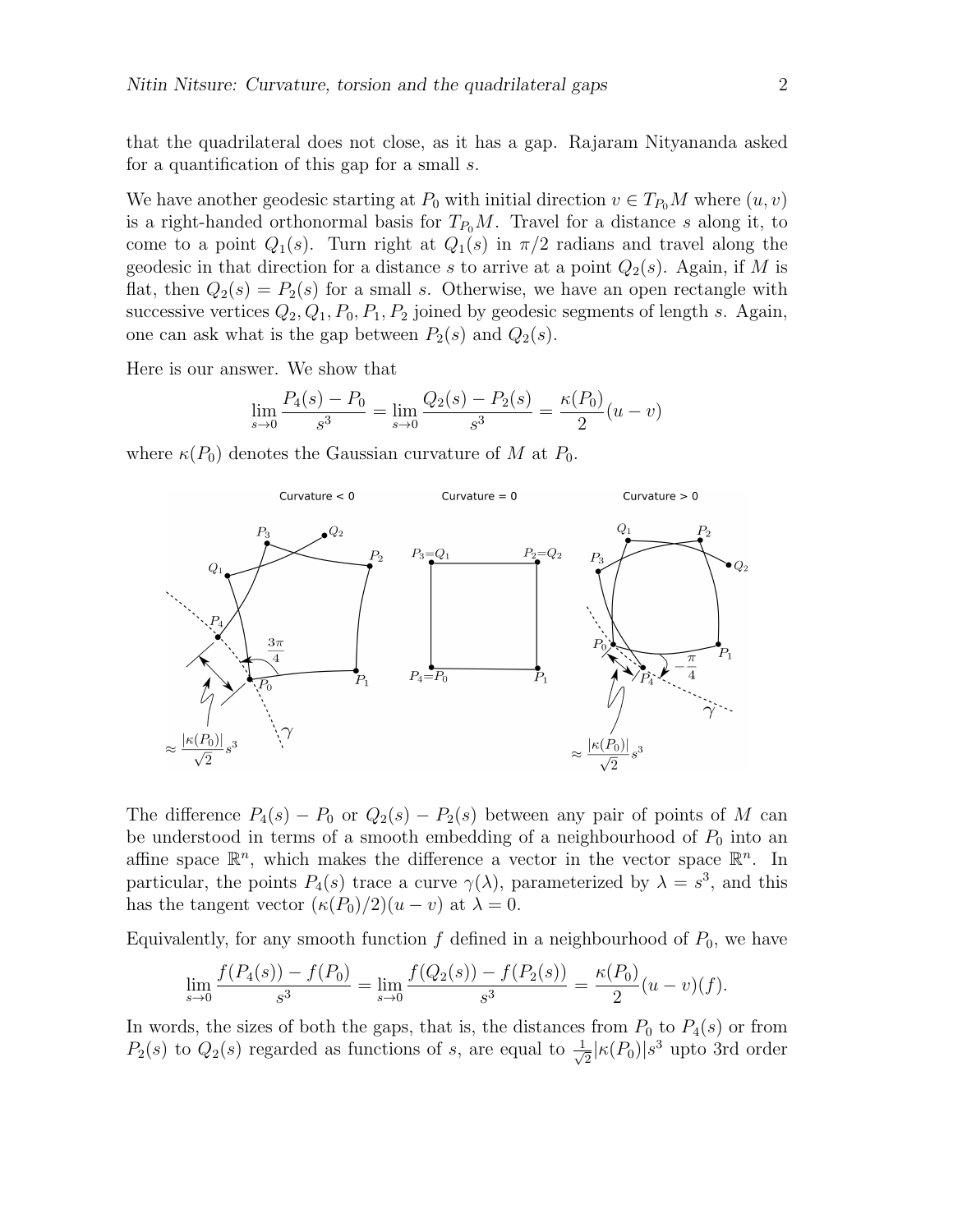terms in s (that is, modulo  $s<sup>4</sup>$ ). Secondly, upto 3rd order terms in s, the gaps make an angle of  $-\pi/4$  radians with the first leg of the quadrilateral when  $\kappa(P_0) > 0$ , and the opposite angle of  $3\pi/4$  radians when  $\kappa(P_0) < 0$ , regardless of the magnitude  $|\kappa(P_0)|$  of the curvature.

The above result may be compared with the formula of Bertrand and Puiseux, which gives the circumference  $C(r)$  of an infinitesimally small circle on M centered at  $P_0 \in M$  with geodesic radius r. This formula says that the deviation of  $C(r)$  from the Euclidean value  $2\pi r$  is infinitesimally small of 3rd order in r. More precisely,

$$
\lim_{r \to 0} \frac{2\pi r - C(r)}{r^3} = \frac{\pi \kappa(P_0)}{3},
$$

that is,  $2\pi r - C(r) = \frac{1}{3}\pi \kappa (P_0)r^3$  upto 3rd order terms in r.

We directly verify in Section 3 the result for the sphere  $x^2 + y^2 + z^2 = r^2$  in the Euclidean space  $\mathbb{R}^3$  (which has constant positive curvature  $1/r^2$ ) and for the hyperboloid  $t^2 - x^2 - y^2 = r^2$  in the Minkowski space  $\mathbb{R}^{1,2}$  (which has constant negative curvature  $-1/r^2$  by respectively using orthogonal or Lorentz transformations. We sketch a heuristic argument in Section 3, based on Riemann normal coordinates, to go from the case of constant curvature to that of arbitrary metrics on surfaces. We will not make this argument rigorous, as the formula  $\lim_{s\to 0}(P_4(s) - P_0)/s^3 = (\kappa(P_0)/2)(u - v)$  is just the 2-dimensional case of the more general Theorem [1.1,](#page-3-0) which we now formulate.

Let  $M$  be a differential manifold of any dimension  $d$ , equipped with an affine connection  $\nabla$ , that is, a connection on the tangent bundle TM. As a special case, M may be a (pseudo-)Riemannian manifold, and  $\nabla$  the connection induced by the given metric (which is the unique symmetric connection for which the covariant derivative of the metric is identically zero). We now generalize Nityananda's question to this general setup, where notions such as length and perpendicularity are not available. To any ordered triple  $(P, u, v)$  consisting of a point  $P \in M$  and a pair of tangent vectors  $u, v \in T_P M$ , and any real number s such that |s| is small enough (depending on  $(P, u, v)$ , we associate a new such triple  $\mathbb{T}_{s}(P, u, v) = (P', u', v')$  constructed as follows. Let  $\gamma$  be the unique affinely parameterized geodesic starting at P with initial tangent vector u, so that  $\gamma(0) = P$  and  $\dot{\gamma}(0) = u$ . We define

$$
P' = \gamma(s), \ u' = v(s) \text{ and } v' = -u(s)
$$

where  $u(s), v(s) \in T_{P}M$  are the parallel transports of  $u, v$  along  $\gamma$ . We will sometimes write the triple  $(P', u', v')$  as  $(P'(s), u'(s), v'(s))$  to make the dependence on s explicit. As an example,  $\mathbb{T}_0(P, u, v) = (P'(0), u'(0), v'(0)) = (P, v, -u)$ . The point P will be called as the **location** of the triple  $(P, u, v)$ . We now begin with a point  $P_0 \in M$  and  $u, v \in T_{P_0}M$  and apply the operator  $\mathbb{T}_s$  iteratively to define new points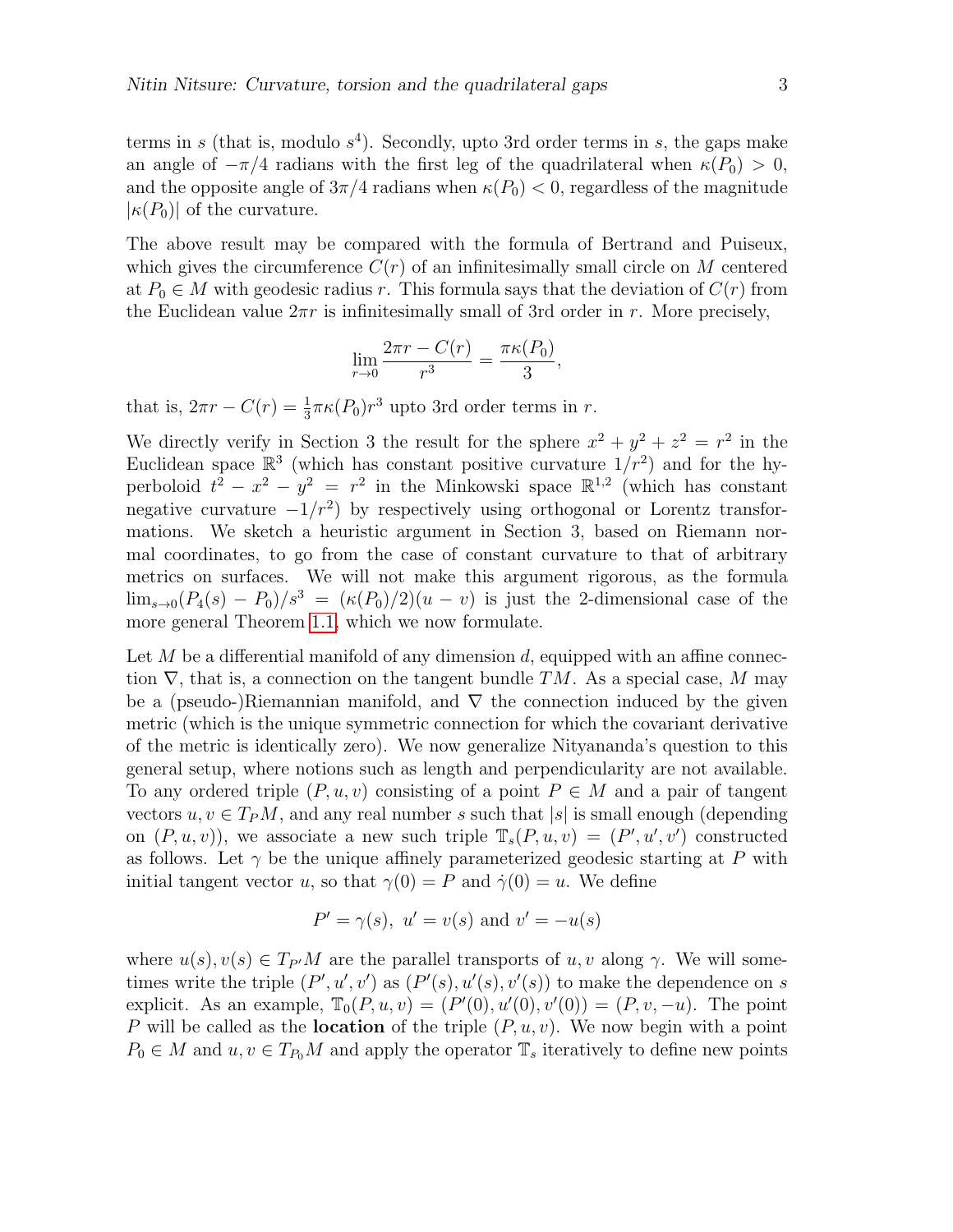$P_1, P_2, \ldots$ , where  $P_1$  is the location of  $\mathbb{T}_s(P, u, v), P_2$  is the location of  $\mathbb{T}_s(\mathbb{T}_s(P, u, v)),$ and in general  $P_n$  is the location of the triple  $(\mathbb{T}_s)^n(P, u, v)$ . Note that the operator  $\mathbb{T}_s$  is invertible (but its two sided inverse  $\mathbb{T}_s^{-1}$  is not equal to  $\mathbb{T}_{-s}$  in general). We apply the operator  $\mathbb{T}_s^{-1}$  iteratively to define new points  $Q_1, Q_2, \ldots$ , where  $Q_1$  is the location of  $T_s^{-1}(P, u, v), Q_2$  is the location of  $\mathbb{T}_s^{-1}(\mathbb{T}_s^{-1}(P, u, v))$ , and so on. In these terms, the quadrilateral gap of Nityananda is the gap between  $P_0$  and  $P_4(s)$  (or between  $P_2(s)$  and  $Q_2(s)$ ) when M is Riemannian of dimension 2 and  $(u, v)$  is an orthonormal basis for  $T_{P_0}M$ . The Theorem [1.1](#page-3-0) describes these gap infinitesimally.

<span id="page-3-0"></span>**Theorem 1.1** Let M be a smooth manifold equipped with an affine connection  $\nabla$ . Then with notation as above, we have the following.

(1) If  $P_0 \in M$  and  $u, v \in T_{P_0}M$ , then

$$
\lim_{s \to 0} \frac{P_4(s) - P_0}{s^2} = \lim_{s \to 0} \frac{P_2(s) - Q_2(s)}{s^2} = -T(u, v) \in T_{P_0}M
$$

where  $T(u, v) = \nabla_u v - \nabla_v u - [u, v]$  is the torsion tensor of  $\nabla$ .

(2) If  $T \equiv 0$ , that is,  $\nabla$  is symmetric, then

$$
\lim_{s \to 0} \frac{P_4(s) - P_0}{s^3} = -\lim_{s \to 0} \frac{P_2(s) - Q_2(s)}{s^3} = \frac{1}{2}R(u, v)(u + v) \in T_{P_0}M
$$

where  $R(u, v) = \nabla_u \nabla_v - \nabla_v \nabla_u - \nabla_{[u, v]} \in End(T_{P_0}M)$  is the curvature tensor of  $\nabla$ .

Our answer to Nityananda's question now follows by taking  $(u, v)$  to be an orthonormal basis for  $T_{P_0}M$  when M is a surface with a Riemannian metric and  $\nabla$  is the Riemannian connection, and noting that in this case,  $T(u, v) = 0$  and  $R(u, v)$  is the skew-symmetric operator  $\begin{pmatrix} 0 & \kappa_0 \\ \kappa_0 & 0 \end{pmatrix}$  $-\kappa_0$  0  $\setminus$ in terms of the basis  $(u, v)$ , where  $\kappa_0$  is the Gaussian curvature of  $M$  at  $P_0$ .

Thus, the torsion tensor T can be read off from the limit as  $s \to 0$  of gaps/ $s^2$ . If the torsion is zero then the elementary Lemma [4.1](#page-16-0) shows that the curvature tensor R at a point  $P_0$  is uniquely determined by the function  $(u, v) \mapsto R(u, v)(u + v)$ , and so the curvature tensor R can be uniquely recovered from the limit as  $s \to 0$  of  $\text{gaps}/s^3$ .

A heuristic argument. Without knowing the Theorem [1.1,](#page-3-0) one could have argued as follows. We can expand the gap  $Q_2(s) - P_2(s)$  as a power series in s, to write

$$
Q_2(s) - P_2(s) = A_0(u, v) + sA_1(u, v) + s^2 A_2(u, v) + s^3 A_3(u, v) \mod s^4.
$$

The vectors  $A_i(u, v)$  will have to be homogeneous polynomials of total degree i in the variables  $u, v$ , as  $A_i(u, v)$  is the coefficient of  $s^i$ , and moreover, they should change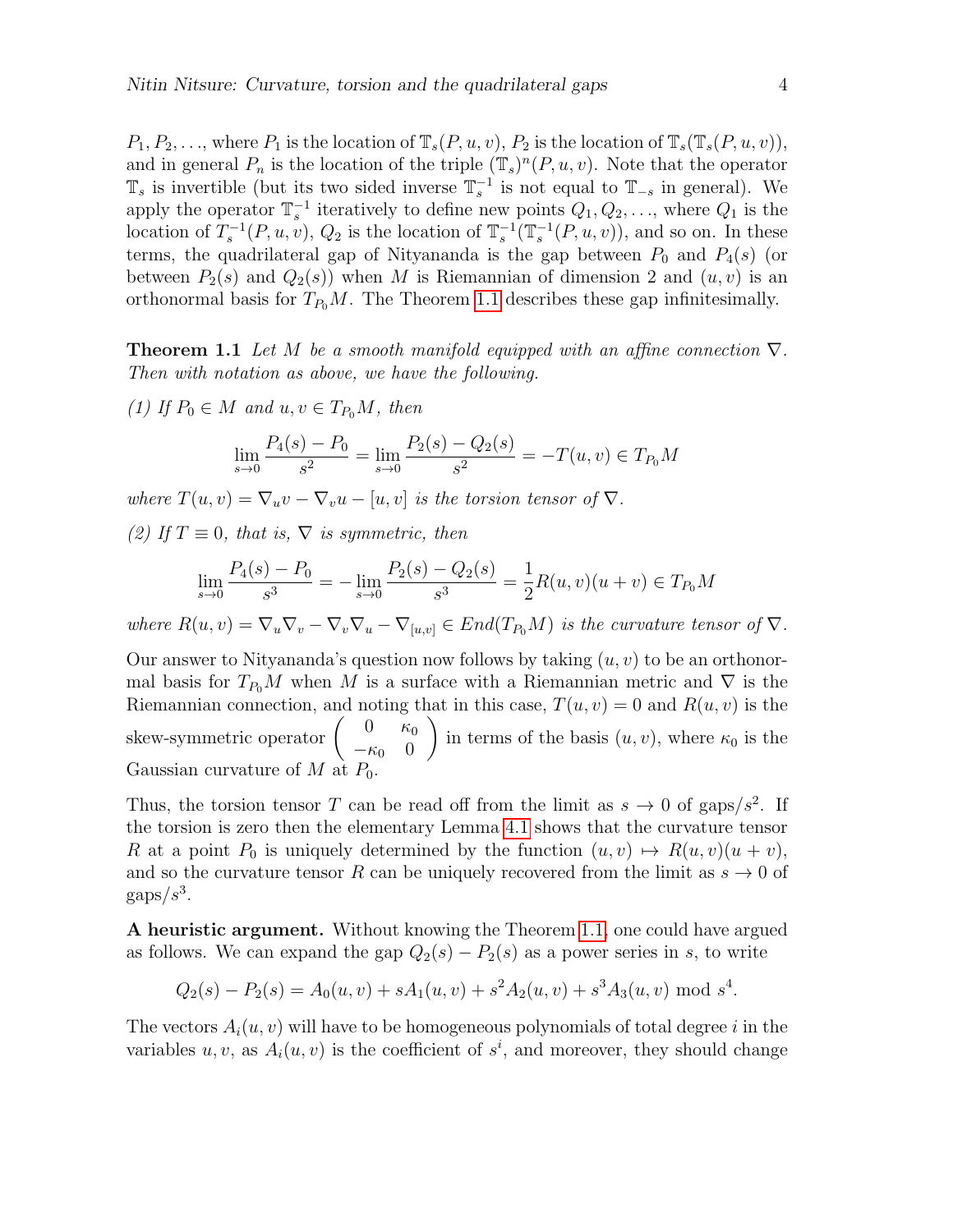sign when u and v are interchanged. As we know that  $Q_2(0) = P_2(0) = P_0$ , we must have  $A_0 = 0$ . The  $A_i$ 's are to be made from  $\nabla$  alone. The obvious candidate for  $A_1$  is  $c(u - v)$  for some constant c. But for the Euclidean space itself, the gap is zero, so we must have  $c = 0$ . This means  $A_1(u, v) = 0$ . An obvious candidate for  $A_2(u, v)$  is  $T(u, v)$ , the torsion. A degree 3 homogeneous candidate for  $A_3(u, v)$  is  $R(u, v)u$ , but that is not skew-symmetric. Applying the idempotent projector for skew-symmetry in the group ring  $\mathbb{R}[S_2]$  of the permutation group  $S_2$  to  $R(u, v)u$ , we get the candidate  $\frac{1}{2}(R(u, v)u - R(v, u)v)$  for  $A_3$ , which is homogeneous of degree 3 and skew-symmetric in u, v. But this equals  $\frac{1}{2}R(u, v)(u + v)$ , as  $R(u, v)$  is skewsymmetric in  $u, v$ . The above argument (made in hindsight) is only suggestive: for example, there could be constant numerical coefficients  $c_i$  that multiply the candidates  $A_i$ , though the examples in Section 2 would show us that there is no further coefficient that multiplies  $\frac{1}{2}R(u, v)(u + v)$ . The actual proof of Theorem [1.1](#page-3-0) is given in Section 5, and it does not refer to the above argument.

In our discussion so far, we had chosen a pair of vectors  $u, v \in T_{P_0}M$ , and we had parallel translated this pair. More generally, we can choose a basis  $(u_1, \ldots, u_d)$  for  $T_{P_0}M$  where  $d = \dim(M)$ , and parallel transport it. This suggests that we should consider paths in the frame bundle  $\pi : E \to M$  of M, which is a principal  $GL(d)$ bundle. Recall that a connection  $\nabla$  on TM naturally gives rise to a vector field  $\xi$  on the total space of TM, whose flow is called as the geodesic flow of  $\nabla$ . Similarly,  $\nabla$ naturally gives rise to d different horizontal vector fields  $\xi_1, \ldots, \xi_d$  on the total space of E. Here, recall that giving a connection  $\nabla$  on TM is equivalent to giving a rank d vector subbundle  $D$  of  $TE$ , which is complementary to the kernel of the derivative map  $\pi_* : TE \to \pi^*TM$  (the 'vertical' subbundle) at each point of E. For  $y \in E$ , and element of  $T_yE$  is called a horizontal vector if it lies in the fiber  $D_y\subset T_yE$ . If  $x\in M$ and if  $(u_1, \ldots, u_d)$  is a basis for  $T_xM$ , so that we can regard  $y = (u_1, \ldots, u_d)$  as a point of E lying over x, then these horizontal vector fields  $\xi_i$  are uniquely defined by the requirement that

$$
\pi_*(y)\xi_i=u_i
$$

where  $\pi_*(y) : T_y E \to T_x M$  is the derivative of  $\pi$ . These vector fields have been considered in the book of K. Nomizu (see Chapter 3, section 1 of [1]) under the name 'basic vector fields'. With this definition, if we start at a point  $P_0$  and parallel transport a basis  $y = (u_1, \ldots, u_d)$  along the affinely parameterized geodesic  $\gamma$  through  $P_0$ with  $\gamma(0) = P_0$  and initial tangent vector  $\dot{\gamma}(0) = u_i$  to the point  $P_1 = \gamma(s)$ , and if  $y_1 = (u_1(s), \ldots, u_d(s))$  is the basis of  $T_{P_1}M$  obtained by parallel translating the basis  $y = (u_1, \ldots, u_d)$  along  $\gamma$ , then  $y_1 \in E$  is exactly the point obtained by following the flow on E of the vector field  $\xi_i$  for parameter value s. This translates the question of geodesic quadrilateral gaps on M into a question about non-commutativity of flows of vector fields on the manifold E. The geodesic gap corresponding to  $(P_0, u_m, u_n)$ will just be the projection under  $\pi : E \to M$  of the gap in E corresponding to the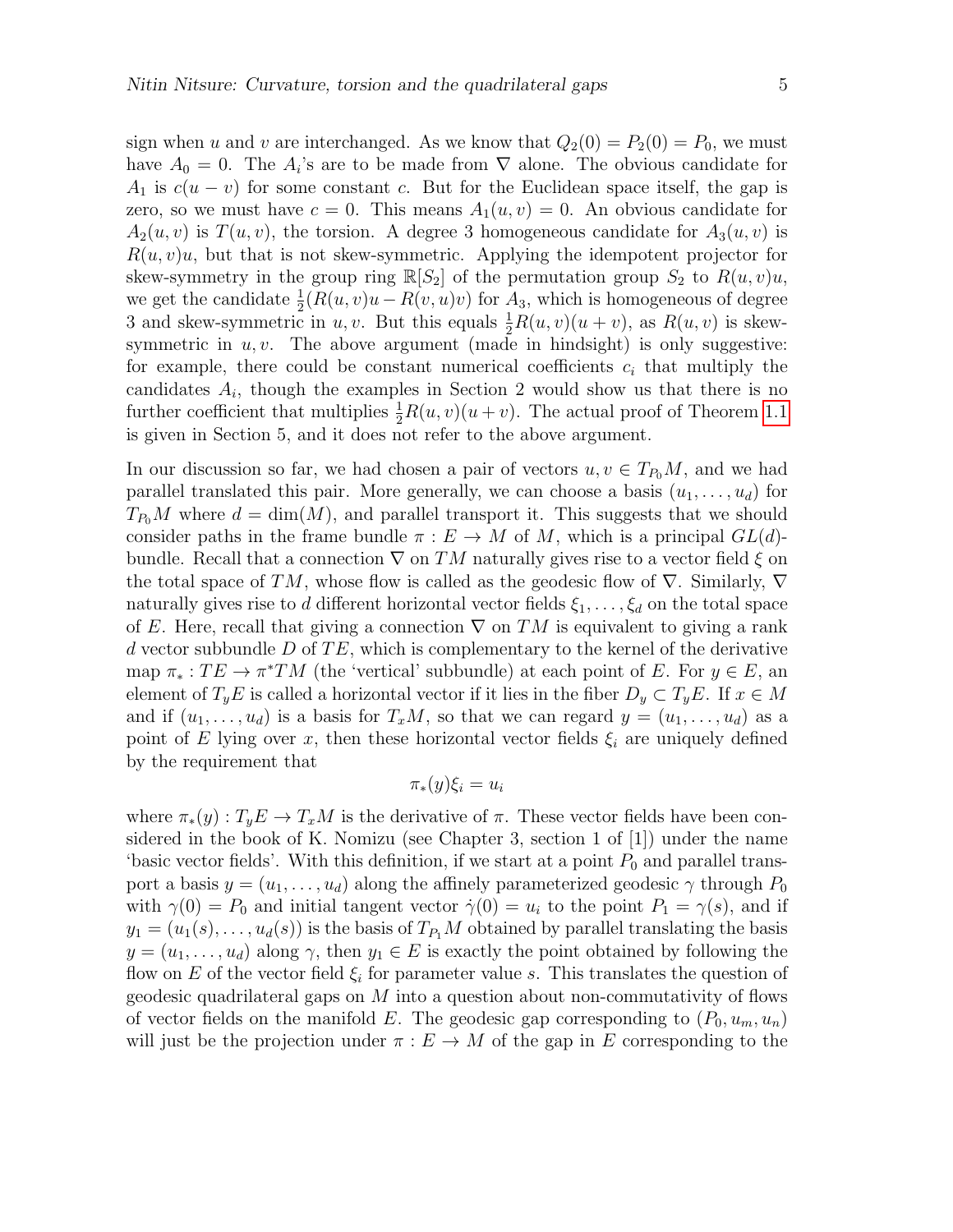flows of vector fields  $\xi_m$  and  $\xi_n$ .

Let  $\xi$  and  $\eta$  be vector fields on a manifold M and let  $\varphi_s$  and  $\psi_s$  be the corresponding flows. Given  $P_0 \in M$ , for a small enough s we can define the points

$$
P_1 = \varphi_s(P_0), \ P_2 = \psi_s \circ \varphi_s(P_0), \ P_3 = \varphi_{-s} \circ \psi_s \circ \varphi_s(P_0), \ P_4 = \psi_{-s} \circ \varphi_{-s} \circ \psi_s \circ \varphi_s(P_0),
$$

and

$$
Q_1 = \psi_s(P_0)
$$
 and  $Q_2 = \varphi_s \circ \psi_s(P_0)$ 

in M. The points  $P_0$ ,  $P_1$ ,  $P_2$ ,  $P_3$ ,  $P_4$  and  $Q_{-2}$ ,  $Q_{-1}$ ,  $P_0$ ,  $P_1$ ,  $P_2$  are the successive vertices of open quadrilaterals, whose sides are the flow lines of  $\pm \xi$  and  $\pm \eta$ . The following is a well know fundamental result, that interprets the bracket of two vector fields in terms of the gaps  $P_4(0) - P_0$  and  $P_2(s) - Q_2(s)$ .

<span id="page-5-0"></span>Lemma 1.2 With notation as above

$$
\lim_{s \to 0} \frac{P_4(s) - P_0}{s^2} = \lim_{s \to 0} \frac{P_2(s) - Q_2(s)}{s^2} = [\xi, \eta]_{P_0} \in T_{P_0}M.
$$

For the sake of completeness, we give a proof of the above in Section 3. This proof introduces a certain trick which is important in the proof of Theorem [1.1.](#page-3-0)

We now apply the above lemma to the flows of  $\xi_m$  and  $\xi_n$  on E, starting at a point  $y = (u_1, \ldots, u_d) \in E$  over  $x = P_0 \in M$ . The projection under  $\pi : E \to M$  of the corresponding flow quadrilateral gaps in  $E$  are the geodesic quadrilateral gaps in  $M$ for the triple  $(P_0, u_m, u_n)$ . Thus, we need to compute the bracket  $[\xi_m, \xi_n]$  in E and its projection under  $\pi_* : T_y E \to T_x M$ . This is given by the following result proved in Section 4, which follows from the definitions by an easy computation. We expect this result – or some equivalent form – to be well known to experts.

<span id="page-5-1"></span>**Theorem 1.3** Let  $\pi : E \to M$  be the frame bundle associated to TM. Let  $\xi_1, \ldots, \xi_d$ be the frame flow fields on the total space of E, associated to the affine connection  $\nabla$ on M. Let  $x \in M$  and let  $y = (u_1, \ldots, u_d) \in E$  with  $\pi(y) = x$ , so that  $\pi_*(y)(\xi_i) = u_i$ for all i. Then the following holds:

(1) The torsion of  $\nabla$  is given by  $T(u_i, u_j) = -\pi_*(y)[\xi_i, \xi_j].$ 

(2) In particular if  $\nabla$  is symmetric then  $\pi_*[\xi_i, \xi_j] = 0$ , so the bracket  $[\xi_i, \xi_j]$  is a vertical vector field on  $E$ , hence can be naturally regarded as a section of the pullback to E of the bundle  $Ad(E) = End(TM)$  on M.

(3) If  $\nabla$  is symmetric, then the curvature of  $\nabla$  is given as follows. For any  $x \in M$ and  $y = (u_1, \ldots, u_d) \in E$  with  $\pi(y) = x$ , we have  $R(u_i, u_j)_x = -[\xi_i, \xi_j]_y$  as elements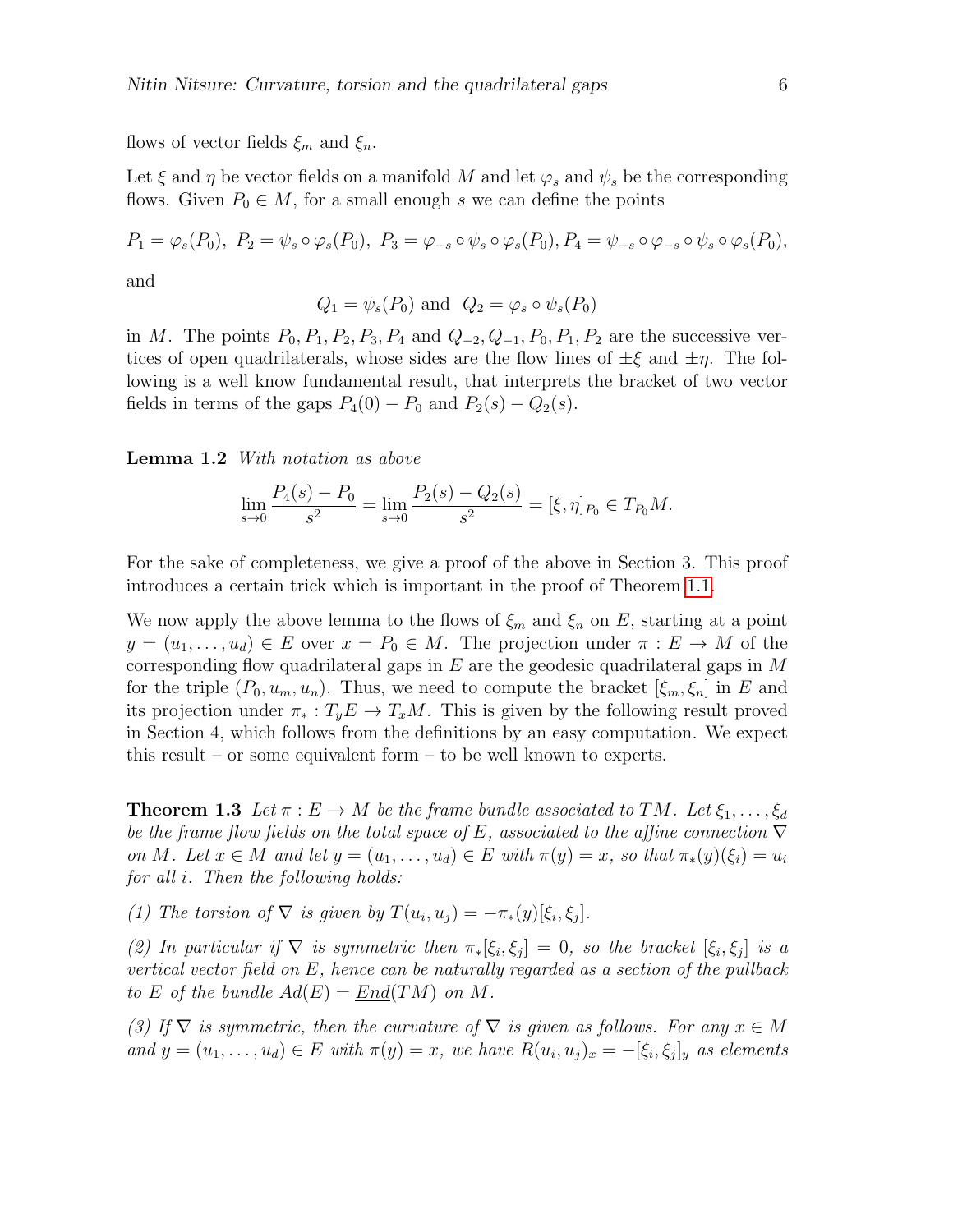of  $End(T_xM)$ . As global sections of  $\pi^* \underline{End}(TM)$  over E, we have the equality  $R(\pi_*\xi_i, \pi_*\xi_j) = -[\xi_i, \xi_j].$ 

The fact that the geodesic gap for  $(P_0, u_m, u_n)$  in M is the projection under  $\pi : E \to$ M of the flow gap for  $\xi_m, \xi_n$  in E, together with the Lemma [1.2,](#page-5-0) shows that the statement (1) of the Theorem [1.3](#page-5-1) gives a proof of the statement (1) of the Theorem [1.1.](#page-3-0)

The verticality of  $[\xi_i, \xi_j]$  for symmetric connections shows that upto 2nd infinitesimal order in s, the geodesic quadrilateral gap on M is zero for symmetric connections. In fact, we proved the Theorem [1.3](#page-5-1) before proving the Theorem [1.1,](#page-3-0) and this told us that the geodesic quadrilateral gap on  $M$  for a symmetric connection is a phenomenon of 3rd or higher infinitesimal order in s. This is what motivated the 3rd order Taylor series calculation which is at the heart of the proof of the Theorem [1.1.](#page-3-0)

In conclusion, we can therefore say that the 1st order infinitesimal obstruction to the quadrilaterals to close is always zero, the 2nd order infinitesimal obstruction to the quadrilateral associated to  $u, v \in T_{P_0}M$  to close is  $T(u, v)$ , and  $\nabla$  is symmetric, then the 3rd order infinitesimal obstruction to this quadrilateral to close is  $(1/2)R(u, v)(u + v)$ . If  $T \equiv 0$ , then the Lemma [4.1](#page-16-0) shows how to uniquely recover the curvature tensor from the function  $(u, v) \mapsto R(u, v)(u + v)$ , showing that the torsion of a connection, and in case that is zero, the curvature of a connection, can be uniquely recovered from the knowledge of all the gaps.

If both the torsion tensor and the curvature tensor are identically zero, then by Theorem [1.3,](#page-5-1) the horizontal distribution on  $E$  defined by the connection is *involutive*, that is, closed under bracket. Hence by the Frobenius theorem, it follows that the connection is *integrable*, that is,  $E$  locally admits horizontal sections, and therefore there are no further obstructions for small sized geodesic quadrilaterals to close, where the upper bound on |s| depends on the starting triple  $(P, u, v)$ . However, if such an  $(M, \nabla)$  is not geodesically complete, then there can still be a gap in a geodesic quadrilateral, even if the quadrilateral exists. For example, if we take  $M$  to be the universal cover of  $\mathbb{R}^2 - \{(0,0)\}\$ , with Riemannian metric pulled up from the Euclidean metric  $dx^2 + dy^2$  below, then the pull-back of any square in  $\mathbb{R}^2 - \{(0,0)\}\$ which has winding number 1 around  $(0, 0)$  is an open geodesic quadrilateral in M. But if  $\nabla$  has zero torsion, zero curvature and if moreover M is geodesically complete, then there is not even a global obstruction, that is, the geodesic quadrilaterals will close for all  $(P, u, v)$  and s. From this it can be seen that such a pair  $(M, \nabla)$  will be isomorphic to a quotient of the affine space  $\mathbb{R}^d$  with its natural constant connection.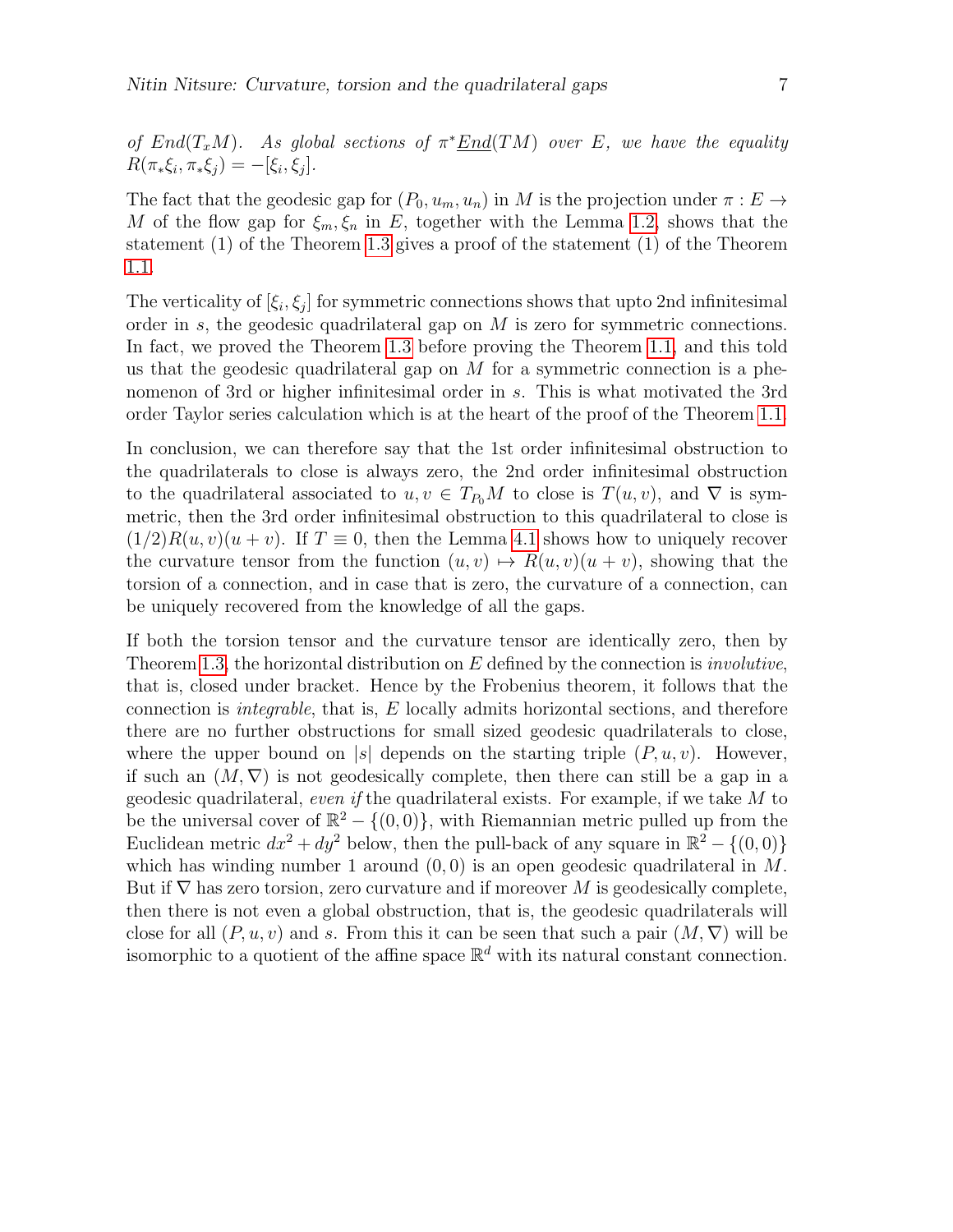### 2 Spheres and hyperboloids

In this section we directly verify the Theorem [1.1](#page-3-0) for (i) the sphere  $x^2 + y^2 + z^2 = r^2$ in the Euclidean space  $\mathbb{R}^3$  with metric  $dx^2+dy^2+dz^2$ , which has a constant curvature  $1/r^2$ , and (ii) the hyperboloid  $t^2 - x^2 - z^2 = r^2$ ,  $t > 0$  in the Minkowski space  $\mathbb{R}^{1,2}$ with metric  $-dt^2 + dx^2 + dy^2$ , which has a constant curvature  $-1/r^2$ .

**2.1** Sphere in Euclidean  $\mathbb{R}^3$ . Let  $\mathbb{R}^3$  be given the orientation in which the standard basis  $(e_1, e_2, e_3)$  is right-handed. We define  $M \subset \mathbb{R}^3$  by the equation  $x^2 + y^2 + z^2 = 1$ . Let M be given the orientation under which  $(e_2, e_3)$  is a righthanded basis at  $e_1 \in M$ . The metric tensor on M is induced from the Euclidean metric tensor  $dx^2+dy^2+dz^2$  on  $\mathbb{R}^3$ . The data  $(P, u, v)$  that consists of a point  $P \in M$ and a right-handed orthonormal basis  $(u, v)$  for  $T_PM$  is the same as a right-handed orthonormal basis  $(P, u, v)$  for  $\mathbb{R}^3$ , and so all such triples form the manifold N which is a principal homogeneous space under the action of  $SO(3)$ . Under this action, a group element  $A \in SO(3)$  takes any triple  $(P, u, v)$  to the new triple  $(AP, Au, Av)$ . We will identify N with  $SO(3)$  by representing each triple  $(P, u, v)$  by the matrix  $X \in SO(3)$  whose columns are P, u and v respectively, so that in the parlance of the Introduction, the location of  $X$  is the first column of  $X$ .

For  $s \in \mathbb{R}$  and  $X = (P, u, v) \in N$ , recall that  $\mathbb{T}_{s}(X)$  is the new triple  $(P', u', v')$  as defined in the Introduction. As the action of  $SO(3)$  on M preserves the metric, it preserves the geodesics and parallel transport of tangent vectors. Hence  $\mathbb{T}_{s}(X)$  =  $\mathbb{T}_{s}(XI) = X\mathbb{T}_{s}(I)$ , which shows that the action of  $\mathbb{T}_{s}$  on any X is given by right multiplication by  $A(s) = \mathbb{T}_{s}(I)$ .

We now evaluate the matrix  $A(s) = \mathbb{T}_s(I)$ . The triple  $(P_0, u, v)$  corresponding to I has  $P_0 = (1, 0, 0) = e_1, u = (0, 1, 0) = e_2, v = (0, 0, 1) = e_3$ . The geodesics on M are the great circles, and the distance along these is given by the angle subtended at the origin in  $\mathbb{R}^3$ . Hence it is immediate that

$$
A(s) = \begin{pmatrix} \cos(s) & 0 & \sin(s) \\ \sin(s) & 0 & -\cos(s) \\ 0 & 1 & 0 \end{pmatrix}
$$

Hence the vertices  $P_i$  of the geodesic quadrilateral are the first columns of the powers  $A(s)^i$ , and the vertices  $Q_i$  are the first columns of the negative powers  $A(s)^{-i}$ . This gives

$$
P_2(s) = (\cos^2(s), \cos(s)\sin(s), \sin(s)), \quad Q_2(s) = (\cos^2(s), \sin(s), \cos(s)\sin(s)),
$$
  
hence  $Q_2(s) - P_2(s) = (0, \sin(s)(1 - \cos(s)), -\sin(s)(1 - \cos(s))).$  It follows that  

$$
\lim_{s \to 0} \frac{Q_2(s) - P_2(s)}{s^3} = (0, 1/2, -1/2) = \frac{1}{2}(u - v)
$$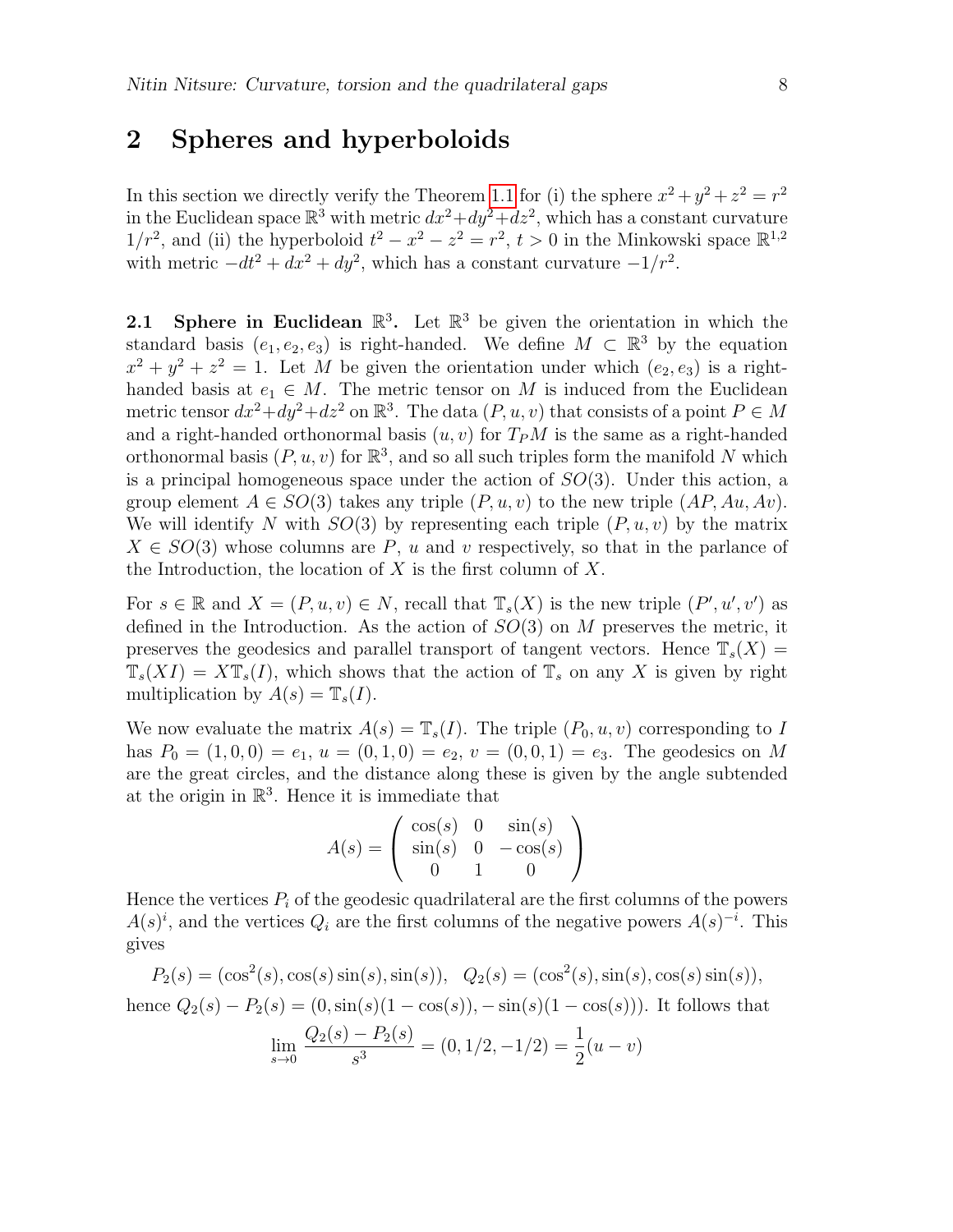where  $u, v \in T_P M$  are the vector  $e_2, e_3$ . This proves the result for the gap between  $P_2(s)$  and  $Q_2(s)$ .

The first column of  $A(s)^4$  is

$$
P_4 = \begin{bmatrix} \cos^4(s) + 2\cos(s)\sin^2(s) \\ \cos^3(s)\sin(s) - \cos^2(s)\sin(s) + \sin^3(s) \\ \cos^2(s)\sin(s) - \cos(s)\sin(s) \end{bmatrix}
$$

This implies that

$$
\lim_{s \to 0} \frac{P_4(s) - P_0}{s^3} = (0, 1/2, -1/2) = \frac{1}{2}(u - v).
$$

Finally, to get the result for a sphere  $x^2 + y^2 + z^2 = r^2$ , which has constant Gaussian curvature  $1/r^2$ , we replace the variable s by  $s/r$  in  $A(s)$ , and multiply the first column of a power of  $A(s/r)$  by r to get the vertices  $P_i, Q_i$ . This gives

$$
\lim_{s \to 0} \frac{P_4(s) - P_0}{s^3} = \lim_{s \to 0} \frac{Q_2(s) - P_2(s)}{s^3} = (0, 1/2r^2, -1/2r^2) = \frac{\kappa}{2}(u - v)
$$

2.2 Hyperboloid in Minkowskian  $\mathbb{R}^{1,2}$ . Let  $\mathbb{R}^{1,2}$  be the Minkowski space with pseudo-Riemannian metric  $-dt^2 + dx^2 + dy^2$ , and orientation chosen such that the basis  $e_t = (1, 0, 0), e_x = (0, 1, 0), e_y = (0, 0, 1)$  is right-handed. Let  $M \subset \mathbb{R}^{1,2}$  be defined by  $t^2 - x^2 - y^2 = 1$  and  $t > 0$ . The induced metric tensor g on M is positive definite, and has constant Gaussian curvature  $-1$ . Let M be given the orientation under which the basis  $(e_x, e_y)$  of  $T_{e_t}M$  is right-handed.

Note that M has a transitive free action of the proper orthochronous Lorentz group  $L_+^{\uparrow}$  which is the connected component of  $SO(1,2)$ . Analogous to the previous example, all triples  $(P, u, v)$ , where  $P \in M$  and  $(u, v) \in T_P M$  is a right-handed orthonormal basis, form a principal  $L_+^{\uparrow}$ -space. Again, such a triple  $(P, u, v)$  can be identified with the matrix X in  $L_+^{\uparrow}$  whose columns are  $P, u, v$  respectively. Thus, N can be identified with  $L_+^{\uparrow}$ , and the action of  $L_+^{\uparrow}$  becomes left multiplication. The action of  $L_+^{\uparrow}$  preserves the metric, the geodesics, and parallel transport of vectors, as before. So once again, we take  $I$  as our base triple, and find that if we put  $B(s) = \mathbb{T}_{s}(I)$ , then for any triple X, we must have  $\mathbb{T}_{s}(X) = XB(s)$ .

As the geodesics and parallel transport have a simple description starting from the triple I, we can see that

$$
B(s) = \begin{pmatrix} \cosh(s) & 0 & -\sinh(s) \\ \sinh(s) & 0 & -\cosh(s) \\ 0 & 1 & 0 \end{pmatrix}
$$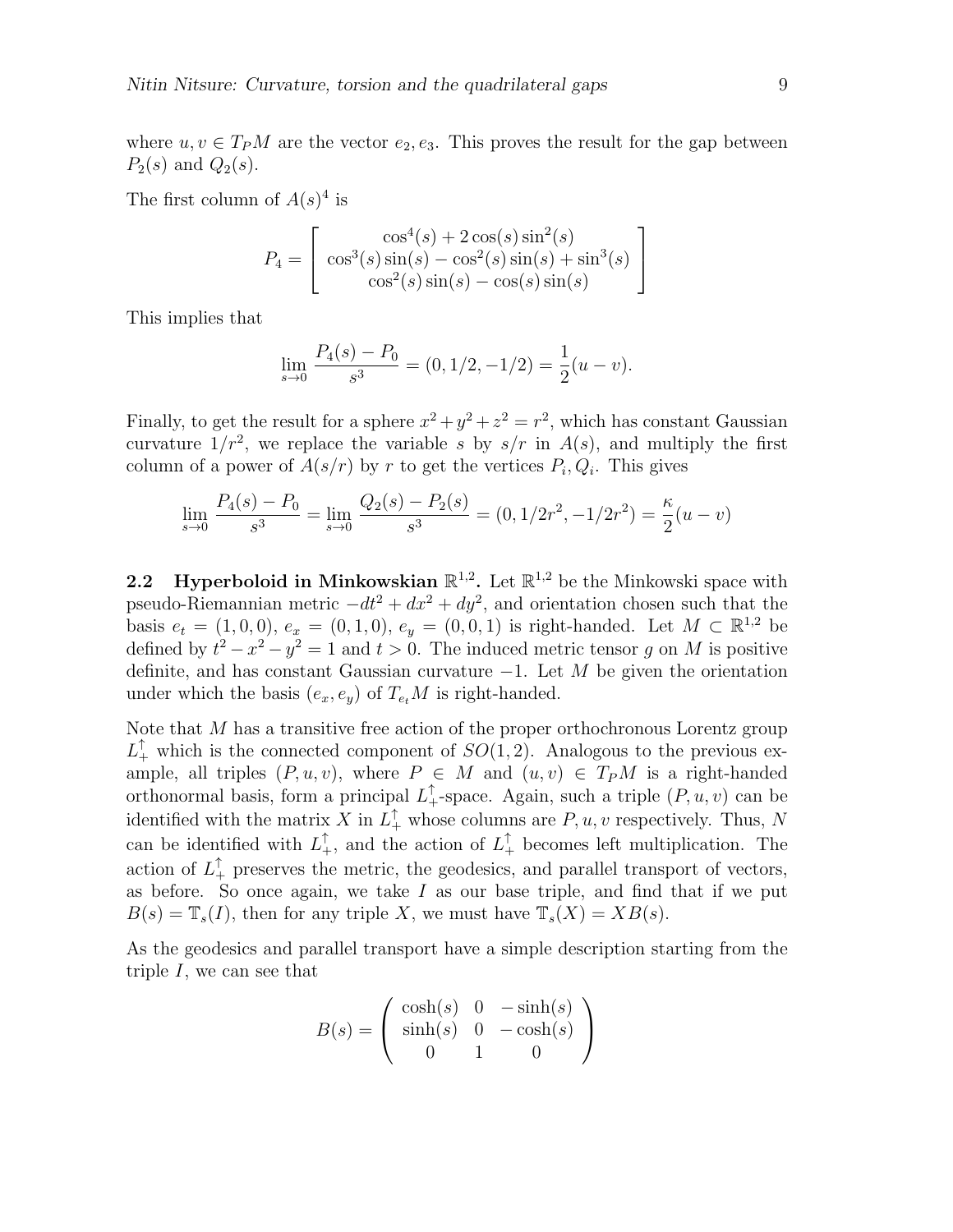Hence starting from the triple  $(P_0 = e_t, u = e_x, v = e_y)$ , the vertices  $P_i$  of the geodesic quadrilateral are the first columns of the powers  $B(s)^i$ , and the vertices  $Q_i$ are the first columns of the negative powers  $B(s)^{-i}$ . This gives

$$
P_2 = (\cosh^2(s), \cosh(s)\sinh(s), \sinh(s)), Q_2 = (\cosh^2(s), \sinh(s), \cosh(s)\sinh(s))
$$

and

$$
P_4 = \begin{bmatrix} \cosh^4(s) - 2\cosh(s)\sinh^2(s) \\ \cosh^3(s)\sinh(s) - \cos^2(s)\sin(s) - \sin^3(s) \\ \cosh^2(s)\sinh(s) - \cosh(s)\sinh(s) \end{bmatrix}
$$

Now a direct calculation gives the results

$$
\lim_{s \to 0} \frac{P_4(s) - P_0}{s^3} = \lim_{s \to 0} \frac{Q_2(s) - P_2(s)}{s^3} = -\frac{1}{2}(u - v).
$$

A scaling by the factor r, where  $B(s)$  is replaced by  $B(s/r)$  and the points  $P_i$  and  $Q_i$  are replaced by r-times the first column of powers of  $B(s/r)$  gives the result for the hyperboloid defined by  $t^2 - x^2 - y^2 = r^2$  in  $\mathbb{R}^{1,2}$ , which has curvature  $-1/r^2$ .

**2.3** The case of an arbitrary surface metric g. Let  $P_0 \in M$ , and let the Gaussian curvature of the given metric g on M take the value  $\kappa_0 = \kappa(P_0)$  at  $P_0$ . There exists a coordinate neighbourhood U of  $P_0$  with local coordinates x, y, known as Riemann normal coordinates centered at  $P_0$ , such that  $P_0 = (0, 0)$ , and the metric tensor takes the form

$$
g = dx^{2} + dy^{2} - \frac{\kappa_{0}}{3}(y^{2}dx^{2} - 2xydxdy + x^{2}dy^{2}) + h_{1}(x, y)dx^{2} + h_{2}(x, y)dxdy + h_{3}(x, y)dy^{2}
$$

where each  $h_i(x, y)$  is of order  $\geq 3$  in x, y, that is,  $h_i(x, y) \in \mathfrak{m}^3 \subset C^\infty(U)$  where  $\mathfrak{m} \subset C^\infty(U)$ is the maximal ideal generated by x, y, (which is the set of all  $C^{\infty}$ -functions on U that vanish at  $P_0$ ). Hence, up to terms of 2nd order (means modulo  $\mathfrak{m}^3$ ), the pair  $(U, g)$  is the same as the pair  $(U, g')$  where g' is a Riemannian metric on U with constant Gaussian curvature  $\kappa_0$ , as in Riemann normal coordinates, both  $g$  and  $g'$  have the common form

$$
g = dx^{2} + dy^{2} - \frac{\kappa_{0}}{3}(y^{2}dx^{2} - 2xydxdy + x^{2}dx^{2}) \text{ mod } \mathfrak{m}^{3}Sym^{2}(TM)
$$

One can heuristically argue from this that the points  $P_i(s)$ ,  $Q_i(s)$  for the two metrics g and g' are congruent modulo  $s^4$ , and consequently the quadrilateral gaps  $P_4(s) - P_0$  or  $Q_2(s) - P_2(s)$  for the two metrics are congruent modulo  $s^4$ . Hence the validity of the gap formula  $P_4(s) - P_0 =$  $Q_2(s) - P_2(s) = s^3(\kappa_0/2)(u - v)$  mod  $s^4$  for constant curvature metrics, which we verified above, implies its validity for all Riemannian surfaces. We do not make this argument rigorous here, instead, we deduce the validity of the gap formula for arbitrary Riemannian surfaces from the Theorem [1.1,](#page-3-0) as explained in the Introduction.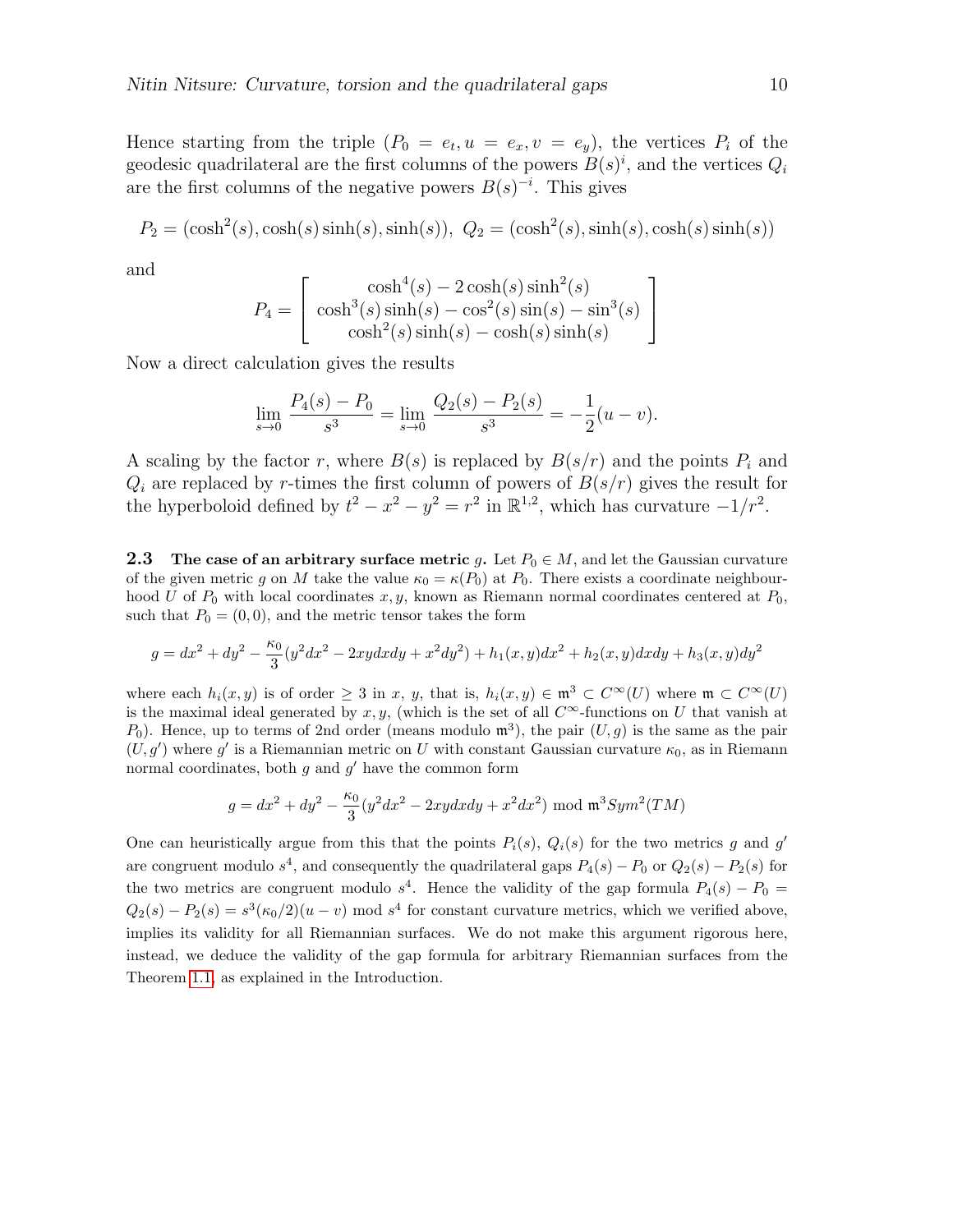# 3 Brackets, flows and gaps

### Taylor expansion and equivalence modulo s n

We recall some elementary facts about rings of real valued smooth functions. All smooth functions on  $(-a, a)$  that vanish at  $s = 0$  form the principal ideal  $(s) =$  $sC^{\infty}(-a,a)$  in the ring  $C^{\infty}(-a,a)$ , and all smooth functions  $f(s,t)$  on  $D=(-a,a)\times$  $(-a, a)$  that vanish at  $(0, 0)$  form the ideal  $(s, t) \subset C^{\infty}(D)$ . If W is any open subset of some  $\mathbb{R}^n$  (or more generally, a smooth manifold), then all smooth  $f: (-a, a) \times W \to$ R that vanish on  $\{0\} \times W$  form the principal ideal  $(s) = sC^{\infty}((-a, a) \times W)$  in the ring  $C^{\infty}((-a, a) \times W)$ , and all smooth functions f on  $D \times W$  that vanish at  $\{(0,0)\}\times W$  form the ideal  $(s,t)\subset C^{\infty}(D\times W)$ . The following lemma lists some frequently used elementary facts.

<span id="page-10-0"></span>**Lemma 3.1** (1) Taylor expansion: For any smooth f on  $(-a, a) \times W$  and any  $n \geq 0$ , there exist unique functions  $g_0, \ldots, g_n \in C^{\infty}(W)$  such that  $f = g_0 + g_1 s +$  $\ldots + g_n s^n \mod (s^{n+1})$  in the ring  $C^{\infty}((-a,a) \times W)$ , where  $g_0(w) = f(0, w)$  and  $g_i(w) = \frac{1}{i!}$  $\frac{\partial^i f}{\partial s^i}(0, w)$  for  $i = 1, \ldots, n$ .

(2) In particular, if for each  $w_0 \in W$  we have  $f(s, w_0) \in s^n C^{\infty}(-a, a)$ , then  $f \in$  $s^n C^{\infty}((-a, a) \times W).$ 

(3) Both the above statements hold with  $(-a, a)$  replaced by D, where we have the Taylor expansion

$$
f = \sum_{0 \le j+k \le n} h_{jk} s^j t^k \mod (s,t)^{n+1}
$$

in the ring  $C^{\infty}(D \times W)$ , where

$$
h_{jk}(w) = \frac{1}{j!k!} \frac{\partial^{j+k} f}{\partial s^j \partial t^k} (0,0,w) \in C^\infty(W).
$$

(4) For a, b > 0, all functions on  $U = (-a, a) \times (-b, b)$  that vanish on the diagonal  $\Delta \subset U$  (which is defined by  $s = t$ ) form the principal ideal  $(s - t)$  in  $C^{\infty}(U)$ . A similar statement holds for  $\Delta \times W \subset U \times W$ .

#### Brackets and gaps in flows

For vector fields  $\xi$  and  $\eta$  on a differential manifold M, the bracket  $[\xi, \eta] = \xi \circ \eta - \eta \circ \xi$ can be seen in terms of two different kinds of quadrilateral gaps that are related to their flows. Let  $\varphi_s$  and  $\psi_s$  be the respective flows, defined locally for small values of s. In particular, if  $U \subset M$  is an open subset whose closure is compact, then there exists some  $a > 0$  such that both  $\varphi_s$  and  $\psi_s$  are defined as smooth maps  $(-a, a) \times U \to M$ .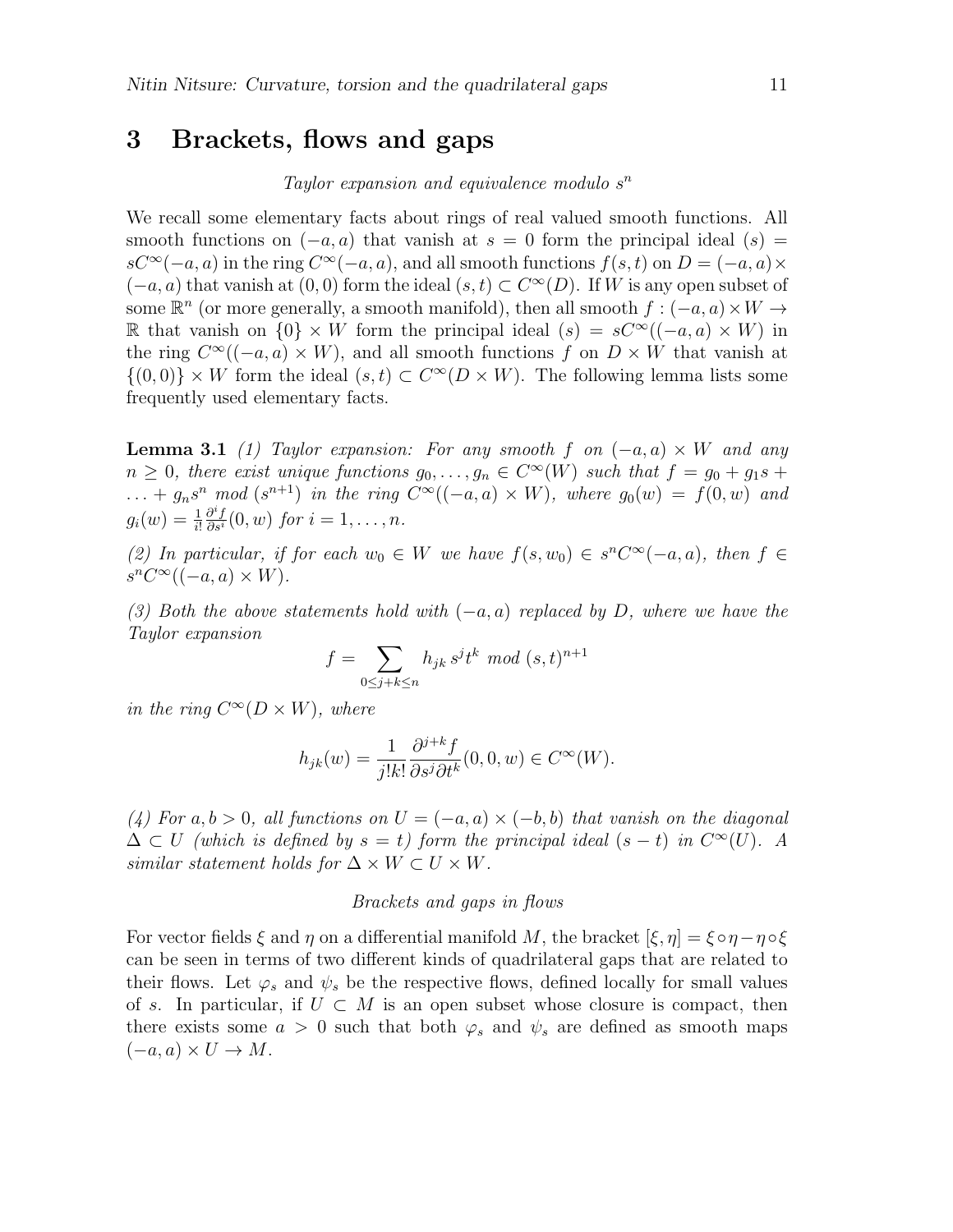If  $P_0 \in M$  and if s is small enough, the following construction makes sense. Let  $P_1(s) = \varphi_s(P_0), P_2(s) = \psi_s(P_1(s)), P_3(s) = \varphi_{-s}(P_2(s))$  and  $P_4(s) = \psi_{-s}(P_3(s))$ . Let  $Q_1(s) = \psi_s(P_0)$  and  $Q_2(s) = \varphi_s(Q_1(s))$ . These points form two open quadrilaterals.

The first open quadrilateral has the five vertices  $P_0, P_1(s), \ldots, P_4(s)$ , with successive vertices joined by integral curves of  $\xi$ ,  $\eta$ ,  $-\xi$  and  $-\eta$ , respectively. The second open quadrilateral has the five successive vertices  $Q_2(s), Q_1(s), P_0, P_1(s), P_2(s)$ , with successive vertices joined by integral curves of  $-\xi$ ,  $-\eta$ ,  $\xi$  and  $\eta$ , respectively. As in general the two flows may not commute,  $P_4(s) \neq P_0$  and  $P_2(s) \neq Q_2(s)$  in general.



Given any point  $x \in M$ , there exists a real number  $a > 0$  and a neighbourhood W of x in M, such that for any  $s \in (-a, a)$  and  $P_0 \in W$ , the corresponding points  $P_1(s), P_2(s), P_3(s), P_4(s), Q_1(s), Q_2(s)$  are defined and are smooth functions from  $(-a, a) \times W$  to M. This is a consequence of the basic existence and uniqueness theorem for ordinary differential equations.

Given any smooth function f in a neighbourhood of  $x \in M$ , we now define the following two functions on  $(-a, a) \times W$  where  $a > 0$  and W is a neighbourhood of x in M, where both a and W are chosen to be sufficiently small. The flow gap **functions**  $F_I(P_0, \xi, \eta, f, s)$  and  $F_{II}(P_0, \xi, \eta, f, s)$  are the functions from  $(-a, a) \times W$ to M defined by

$$
F_I(P_0, \xi, \eta, f, s) = f(P_4(s)) - f(P_0)
$$
, and  $F_{II}(P_0, \xi, \eta, f, s) = f(P_2(s)) - f(Q_2(s))$ .

<span id="page-11-0"></span>We now rephrase the Lemma [1.2](#page-5-0) in terms that will be more useful to us.

Lemma 3.2 With notation as above, we have the following relations in the ring  $C^{\infty}((-a,a) \times W)$  of all smooth real functions on  $(-a,a) \times W$ , where  $(s^3)$  is the ideal consisting of all multiples of  $s^3$ . (i)  $F_I(P_0, \xi, \eta, f, s) = s^2[\xi, \eta]_{P_0}(f) \mod (s^3)$ , and

(*ii*) 
$$
F_{II}(P_0, \xi, \eta, f, s) = s^2[\xi, \eta]_{P_0}(f) \mod (s^3).
$$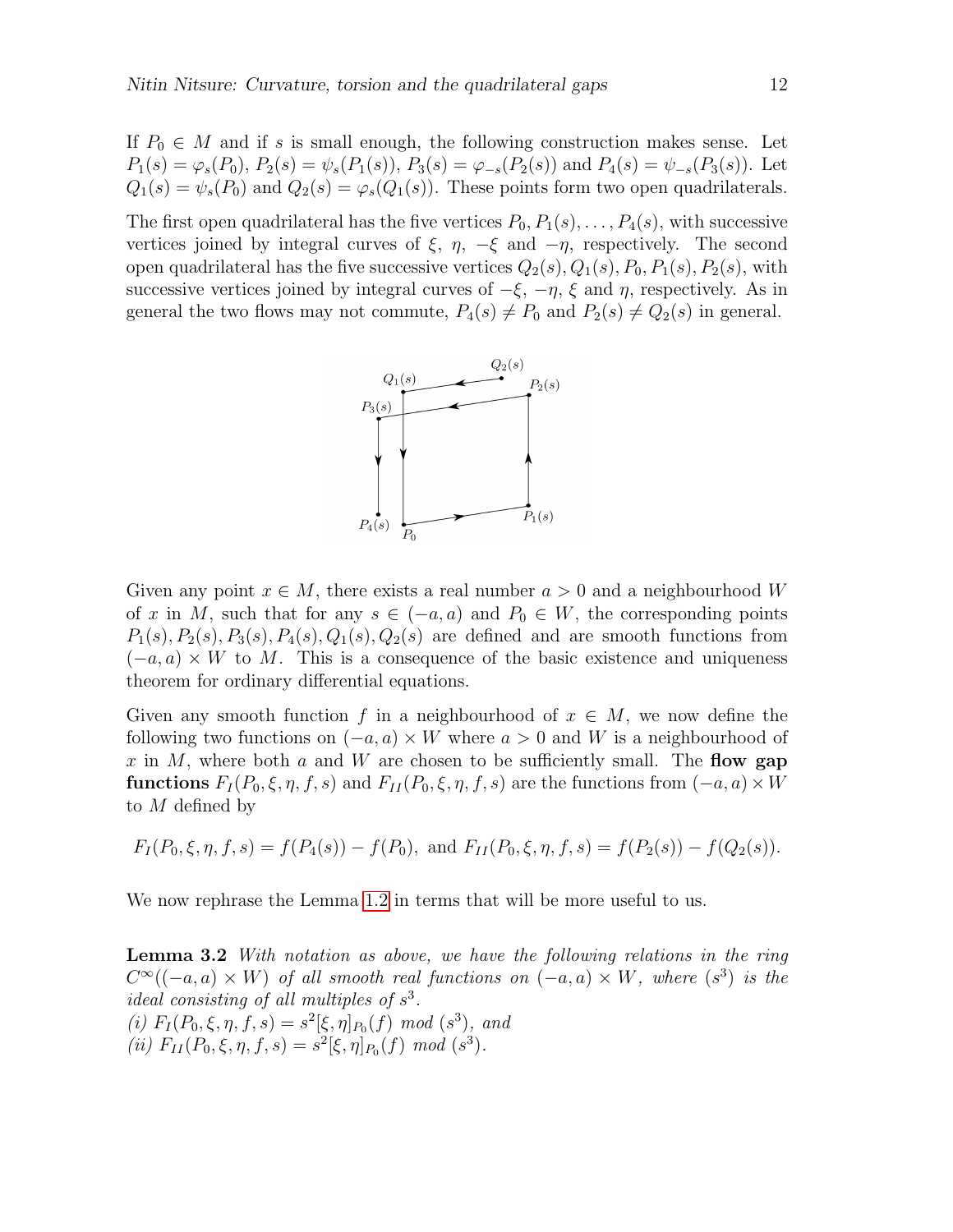Strategy of the proof of the Lemma [3.2.](#page-11-0) To begin with, note that as a consequence of the Lemma  $3.1(2)$ , it is enough to prove the above lemma for a fixed  $P_0$ , instead of allowing  $P_0$  to vary over an open set W. Though the limits corresponding to them are equal, each of the two gap functions  $F_I(P_0, \xi, \eta, f, s)$  and  $F_{II}(P_0, \xi, \eta, f, s)$  has a different advantage. Using  $F_I$ , we see that as s varies the point  $P_4(s)$  moves on a smooth curve through  $P_0$ , whose tangent at  $P_0$ , when calculated w.r.t. the new parameter  $s^2$ , is  $[\xi, \eta]_{P_0}$ . On the other hand, the definition of  $F_{II}$  has more symmetry and has fewer compositions of flows, so  $F_{II}$  is much easier to calculate. Given this, we will first prove the statement about  $F_{II}$  in Lemma [3.2.](#page-11-0) Though a direct proof of the statement about  $F_I$  is possible along the same lines by working a bit harder, we will instead use a different trick. This involves deducing the statement (i) about  $F_I$  for a fixed  $P_0$  from the full form of the statement (ii) about  $F_{II}$  in which  $P_0$  is not fixed but varies over an open set  $W \subset M$ . A similar trick will be deployed later in the proof of the Theorem [1.1,](#page-3-0) where we first prove the statement about the gap function  $G_{II}$  related to the geodesic quadrilateral  $Q_2, Q_1, P_0, P_1, P_2,$ and then use this trick to deduce the statement about the gap function  $G_I$  related to the geodesic quadrilateral  $P_0$ ,  $P_1$ ,  $P_2$ ,  $P_3$ ,  $P_4$ , which is considerably more difficult (being much longer and computationally messy) to approach directly.

**Proof of Lemma [3.2.](#page-11-0)(ii):** As explained above, it is enough to prove the statement for a fixed  $P_0$ , instead of allowing it to vary over W. For small enough s, t let

$$
\mathcal{P}(s,t) = \psi_t \circ \varphi_s(P_0) \in M,
$$

in particular,  $P_0 = \mathcal{P}(0,0)$ ,  $P_1(s) = \mathcal{P}(s,0)$  and  $P_2(s) = \mathcal{P}(s,s)$ . Let f be a smooth function on a neighbourhood of  $P_0$ . Then regarded as a function on  $(-a, a) \times (-a, a)$ , we have

$$
\frac{\partial}{\partial s} f(\mathcal{P}(s,0)) = \xi_{\mathcal{P}(s,0)}(f), \text{ and } \frac{\partial}{\partial t} f(\mathcal{P}(s,t)) = \eta_{\mathcal{P}(s,t)}(f)
$$

By expansions in  $s$  and  $t$ , we have the following equalities.

$$
f(\mathcal{P}(s,0)) = f(P_0) + s\xi_{P_0}(f) + \frac{s^2}{2}\xi_{P_0}\xi(f) + s^3h_1(s),
$$
  
\n
$$
f(\mathcal{P}(s,t)) = f(\mathcal{P}(s,0)) + t\eta_{\mathcal{P}(s,0)}(f) + \frac{t^2}{2}\eta_{\mathcal{P}(s,0)}(\eta(f)) + t^3h_2(s,t),
$$
  
\n
$$
\eta_{\mathcal{P}(s,0)}(f) = \eta_{P_0}(f) + s\xi_{P_0}(\eta(f)) + s^2h_3(s),
$$
  
\n
$$
\eta_{\mathcal{P}(s,0)}(\eta(f)) = \eta_{P_0}(\eta(f)) + sh_4(s)
$$

where  $h_1(s)$ ,  $h_3(s)$  and  $h_4(s)$  are smooth real functions on  $(-a, a)$ , while  $h_2(s, t)$  is a smooth real function on  $(-a, a) \times (-a, a)$ . Hence we get

$$
f(\mathcal{P}(s,t)) - f(P_0) = s\xi_{P_0}(f) + t\eta_{P_0}(f) + st(\xi_{P_0}\eta(f)) + \frac{s^2}{2}\xi_{P_0}\xi(f) + \frac{t^2}{2}\eta_{P_0}\eta(f) + H(s,t)
$$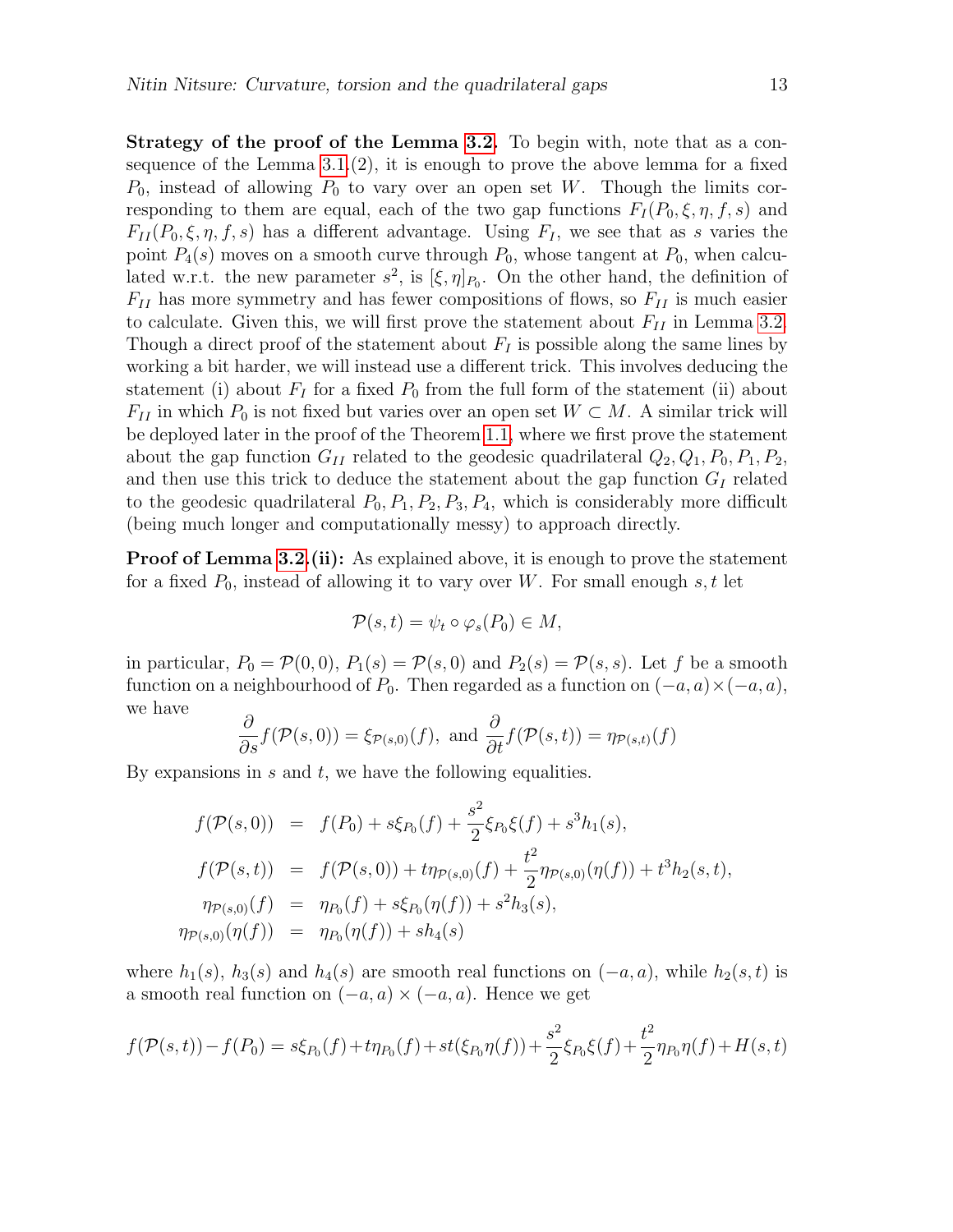where the error term  $H(s, t)$  is given by

$$
H(s,t) = s3h1(s) + t3h2(s,t) + s2th3(s) + \frac{st2}{2}h4(s).
$$

Now put  $t = s$  in the above, that is, restrict the above function to the diagonal  $\Delta \subset (-a, a) \times (-a, a)$ . As  $P_1(s) = \mathcal{P}(s, 0)$  and  $P_2(s) = \mathcal{P}(s, s)$ , we get

$$
f(P_2(s)) - f(P_0) = s(\xi_{P_0}(f) + \eta_{P_0}(f)) + s^2(\xi_{P_0}\eta(f)) + \frac{s^2}{2}(\xi_{P_0}\xi(f) + \eta_{P_0}\eta(f)) + s^3h(s)
$$

where  $h(s)$  is a smooth function on  $(-a, a)$ . Similarly, by first travelling along the flow of  $\eta$  to reach  $Q_1$  and then along the flow of  $\xi$  to reach  $Q_2$  (that is, by just interchanging  $\xi$  and  $\eta$  in the above expression), we get

$$
f(Q_2(s)) - f(P_0) = s(\eta_{P_0}(f) + \xi_{P_0}(f)) + s^2(\eta_{P_0}\xi(f)) + \frac{s^2}{2}(\eta_{P_0}\eta(f) + \xi_{P_0}\xi(f)) + s^3k(s)
$$

for some smooth function  $k(s)$  on  $(-a, a)$ . Taking the difference,

$$
f(P_2(s)) - f(Q_2(s)) = s^2(\xi_{P_0}\eta(f) - \eta_{P_0}\xi(f)) \bmod (s^3) = s^2[\xi, \eta]_{P_0}(f) \bmod (s^3),
$$

which proves the statement of Lemma [3.2.](#page-11-0)(ii).

The trick which gets  $F_I$  from  $F_{II}$ . We have proved that for any  $x \in M$ , there is a neighbourhood  $x \in W \subset M$  and an  $a > 0$  such that both the quadrilaterals are defined for any  $P_0 \in W$  and  $|s| < a$ , and we have

$$
F_{II}(P_0, \xi, \eta, f, s) = s^2[\xi, \eta]_{P_0}(f) \text{ mod } s^3 C^\infty((-a, a) \times W),
$$

which is the statement (ii) of the Lemma. To deduce from this the statement (i) of the Lemma, we begin by noting the identity

$$
F_I(P_0, \xi, \eta, f, s) = F_{II}(P_2(s), -\xi, -\eta, f, s)
$$

which is immediate from the definitions. Now for a fixed  $P_0$ , consider the map  $(-a, a) \to M$  that sends  $\tau \mapsto P_2(\tau) = \psi_\tau \circ \varphi_\tau(P_0)$ . As  $P_2(0) = P_0$ , by continuity there exists  $0 < b < a$  such that  $P_2(\tau) \in W$  whenever  $\tau \in (-b, b)$ . The smooth map

$$
(-b, b) \times (-b, b) \rightarrow (-a, a) \times W : (s, \tau) \mapsto (s, P_2(\tau))
$$

induces a ring homomorphism  $C^{\infty}((-a, a) \times W) \to C^{\infty}((-b, b) \times (b, b))$  under which the relationship in the ring  $C^{\infty}((-a, a) \times W)$  in the statement of the Lemma [3.2.](#page-11-0)(ii) gives the following relationship in the ring  $C^{\infty}((-b, b) \times (-b, b))$ :

$$
F_{II}(P_2(\tau), \xi, \eta, f, s) = s^2[\xi, \eta]_{P_2(\tau)}(f) \text{ mod } s^3 C^\infty((-b, b) \times (-b, b)).
$$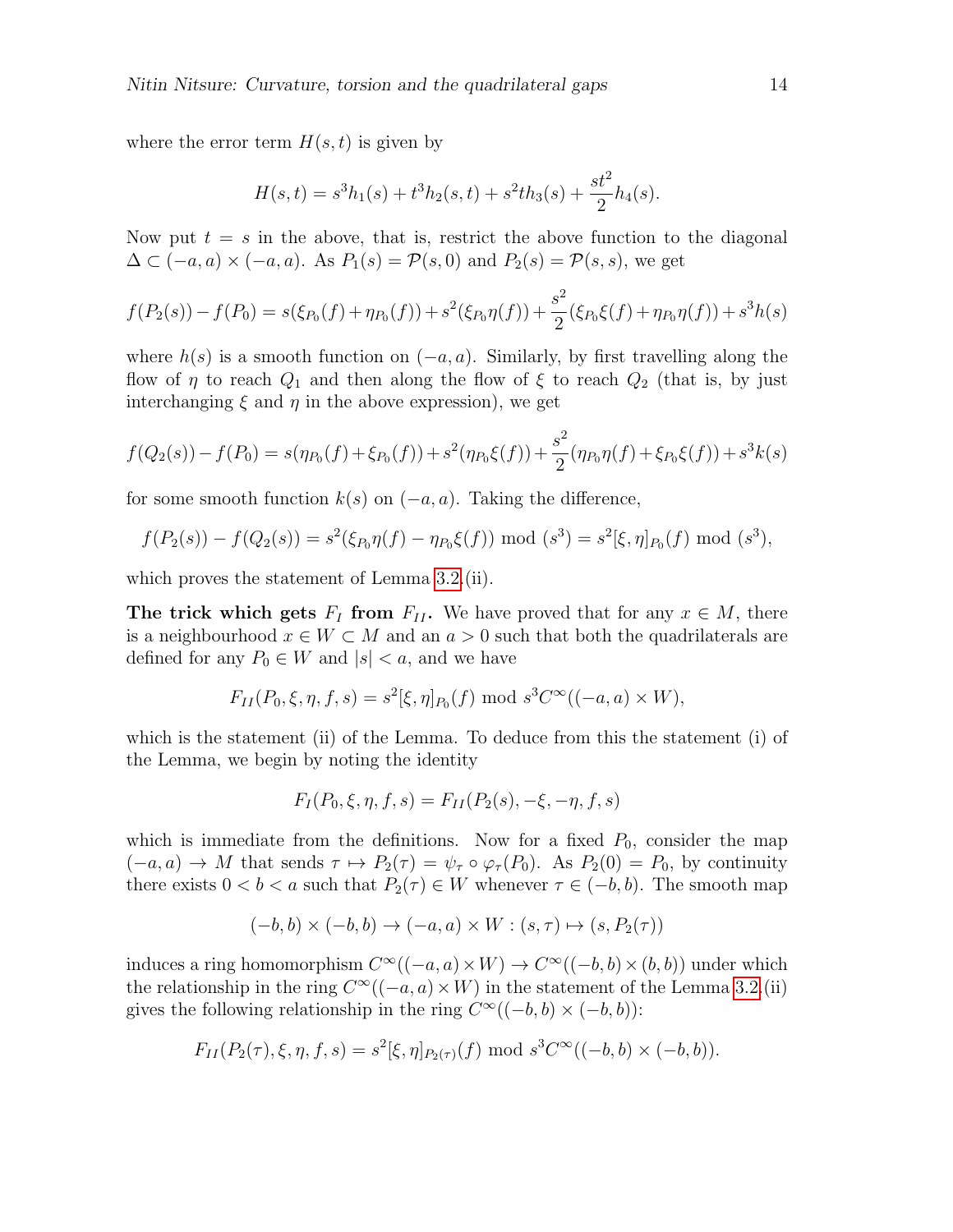It should be noted that the above step used the full form of Lemma [3.2.](#page-11-0)(ii), in which  $P_0$  varies over a neighbourhood W of  $x \in M$ , as we needed to apply it to the variable base point  $P_2(\tau) \in W$ .

Under the ring homomorphism  $C^{\infty}((-b, b) \times (-b, b)) \to C^{\infty}(-b, b)$  induced by the inclusion of the diagonal, under which  $s \mapsto s$  and  $\tau \mapsto s$ , the extension of the ideal  $s^3C^{\infty}(-b,b) \times (-b,b)$  is the ideal  $s^3C^{\infty}(-b,b)$ . Applying this homomorphism to the above equality (means, putting  $s = \tau$ ), we get

$$
F_{II}(P_2(s), \xi, \eta, f, s) = s^2[\xi, \eta]_{P_2(s)}(f) \text{ mod } s^3 C^{\infty}(-b, b).
$$

Now,  $P_2(s)$  is a smooth function of s, and for  $s = 0$  it takes the value  $P_0$ . Hence by Lemma  $3.1(1)$  we have

$$
[\xi, \eta]_{P_2(s)}(f) = [\xi, \eta]_{P_0}(f) \text{ mod } sC^{\infty}(-b, b).
$$

Hence substitution gives us

$$
F_{II}(P_2(s), \xi, \eta, f, s) = s^2[\xi, \eta]_{P_0}(f) \text{ mod } s^3 C^{\infty}(-b, b).
$$

Hence we finally have

$$
F_I(P_0, \xi, \eta, f, s) = F_{II}(P_2(s), -\xi, -\eta, f, s)
$$
  
=  $s^2[-\xi, -\eta, ]_{P_0}(f) \text{ mod } s^3 C^{\infty}(-b, b)$   
=  $s^2[\xi, \eta, ]_{P_0}(f) \text{ mod } s^3 C^{\infty}(-b, b) \text{ as desired.}$ 

## 4 Connections: basic notions

In this section we first recall some well known basic notions related to affine connections (see e.g. [1] for a more comprehensive introduction), and then formulate the Lemma [4.1.](#page-16-0)

An **affine connection** on a smooth manifold M associates to any tangent vector fields  $\xi$  and  $\eta$  on an open subset  $U \subset M$  a new tangent vector field  $\nabla_{\xi} \eta$  on U. This is  $C^{\infty}(U)$ -linear in the variable  $\xi$ , while it is R-linear in  $\eta$  and satisfies the Leibniz rule:  $\nabla_{\xi}(f\eta) = \xi(f)\eta + f\nabla_{\xi}(\eta)$  for all  $f \in C^{\infty}(U)$ . In particular, if  $P \in U$  and  $u \in T_P M$ , then the vector  $\nabla_u \eta \in T_P M$ , which is defined to be  $(\nabla_{\xi} \eta)_P$  where  $\xi$  is any tangent vector field in an open neighbourhood of P such that  $\xi_P = u$ , is well defined.

Let M be a manifold with an affine connection  $\nabla$ . Let  $\gamma(s)$  be a parameterized curve in M defined on an interval  $s \in (-a, a) \subset \mathbb{R}$  (this means  $\gamma : (-a, a) \to M$  is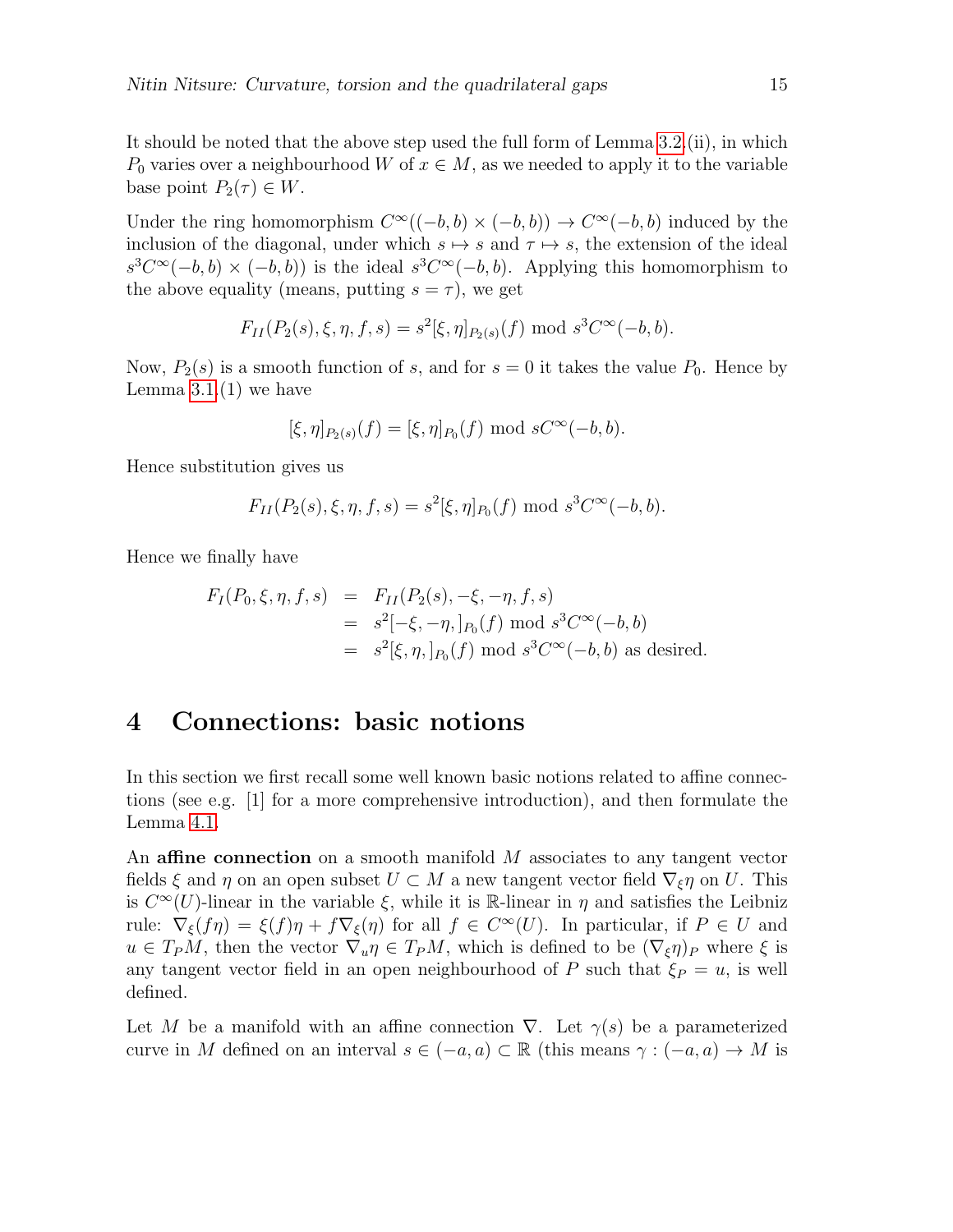smooth). A smooth vector field  $v(s)$  along  $\gamma$  consists of giving a vector  $v(s) \in T_{\gamma(s)}M$ for all  $s \in (-a, a)$ , which is smooth as a function of s. For example, the **tangent** vector field of  $\gamma$ , denoted by  $\dot{\gamma}$  or  $d\gamma/ds$ , is a smooth vector field along  $\gamma$ . If  $\nabla$  is an affine connection on M, and  $\gamma$  and v are as above, then we can define the **covariant derivative** of v along  $\gamma$  to be a certain smooth tangent vector field along  $\gamma$ , denoted by  $\nabla_{\dot{\gamma}}v$  or  $\nabla_{d\gamma/ds}v$ . While this can be naturally defined in a coordinate-free manner by working over the graph of  $\gamma$  in  $(-a, a) \times M$ , what we will find more useful is its local coordinate expression, which we next describe.

For this, let U be a coordinate chart around P with coordinates  $(x^1, \ldots, x^d)$ . The connection coefficients of  $\nabla$  are the real-valued smooth functions  $\Gamma^i_{jk}$  on  $U$  defined by

$$
\nabla_{\frac{\partial}{\partial x^k}}(\frac{\partial}{\partial x^j})=\Gamma^i_{jk}\tfrac{\partial}{\partial x^i}.
$$

where we have used the **summation convention** under which there is understood to be a summation over an index which is repeated with one occurance as a subscript and another as a superscript. The superscript i on  $x^i$  is to be regarded as a subscript in the expression  $\partial/\partial x^i$ . The summation signs are suppressed.

Let the point  $\gamma(s)$  have coordinates  $(x^1(s), \ldots, x^d(s))$ , so that the tangent vector is  $\dot{\gamma} = \frac{dx^i}{ds}$  $_{ds}$ ∂  $\frac{\partial}{\partial x^i}$ . Let  $v(s) = v^i(s) \frac{\partial}{\partial x^i}$  $\frac{\partial}{\partial x^i}$ . Let  $\Gamma^i_{jk}(s) = \Gamma^i_{jk}(\gamma(s))$ . Then

$$
(\nabla_{\dot{\gamma}}v)(s) = \left(\frac{dv^i}{ds}(s) + \Gamma^i_{jk}(s)v^j(s)\frac{dx^k}{ds}(s)\right)\frac{\partial}{\partial x^i}|_{\gamma(s)},
$$

which we write more briefly as  $(\nabla_{\dot{\gamma}}v)^i = \frac{dv^i}{ds} + \Gamma^i_{jk}v^j\dot{\gamma}^k$ . We say that the vector field v along  $\gamma$  is **parallel transported** along  $\gamma$  if  $\nabla_{\dot{\gamma}} v = 0$ , that is,  $\frac{dv^i}{ds} = -\Gamma^i_{jk}v^j\dot{\gamma}^k$ . The parameterized curve  $\gamma(s)$  is called a **geodesic** if its tangent vector field  $\gamma$  is parallel transported along  $\gamma$ , that is,  $\nabla_{\dot{\gamma}} \dot{\gamma} = 0$ . In coordinate terms, this is the equation

$$
\frac{d^2x^i}{ds^2} = -\Gamma^i_{jk}\frac{dx^j}{ds}\frac{dx^k}{ds}.
$$

Given any  $P \in M$  and  $u \in T_P M$ , for a small enough  $a > 0$  there is a unique geodesic  $\gamma: (-a, a) \to M$  such that  $\gamma(0) = P$  and  $d\gamma/ds(0) = u$ .

#### Coordinates and vector fields on the frame bundle

We will denote by  $\pi : E \to M$  the frame bundle associated to  $TM$ , which is a principal  $GL(d)$ -bundle where  $d = \dim M$ , whose fiber over  $x \in M$  is the set of all linear bases for  $T_xM$ . If  $(x^1, \ldots, x^d)$  are local coordinates on M defined on an open subset  $U \subset M$ , then on the open subset  $\pi^{-1}(U) \subset E$ , we get coordinates  $(x^1, \ldots, x^d, \dot{x}_1^1, \ldots, \dot{x}_j^i, \ldots, \dot{x}_d^d)$ . These are defined as follows. If  $x \in U$  has coordinates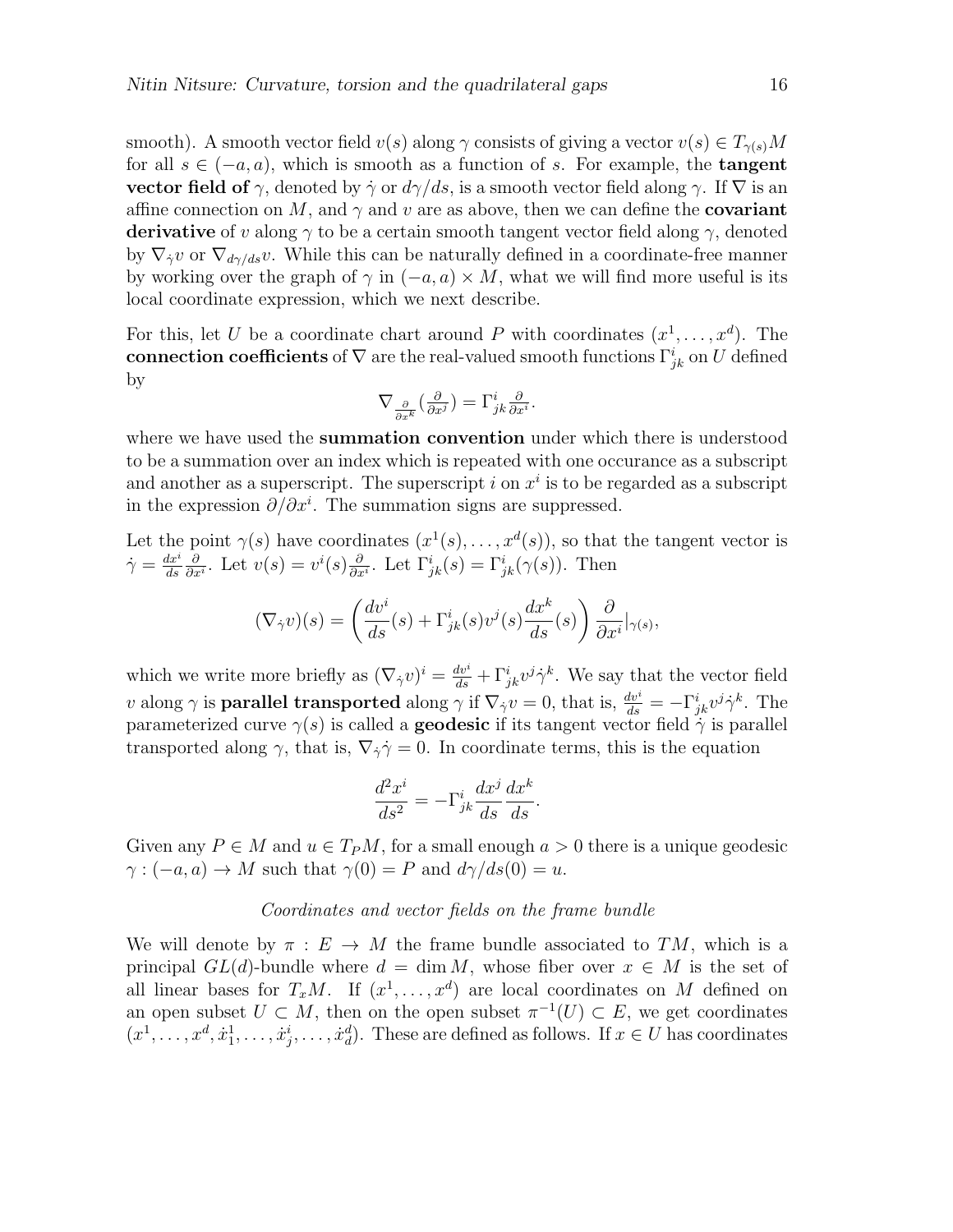$(a^1, \ldots, a^d)$ , and if  $y = (u_i, \ldots, u_d)$  is a basis for  $T_xM$ , with  $u_j = b_j^i \partial_i$  where  $\partial_i =$  $\partial/\partial x^i$ , then  $\pi(y) = x$ , and the coordinates of y are  $x^i = a^i$  and  $\dot{x}^i_j = b^i_j$ .

The group  $GL_d(\mathbb{R})$  acts on the right on E, under which a matrix  $A = (A_q^p) \in GL_d(\mathbb{R})$ moves the point  $y = (u_1, \ldots, u_d) \in E$  to the point  $(v_1, \ldots, v_d) = (u_1, \ldots, u_d)A \in E$ where  $v_i = u_j A_i^j$ <sup>*j*</sup>. A connection  $\nabla$  on  $TM$  is the same as a distribution (vector subbundle)  $D \subset TE$  which is (i) preserved by the action of  $GL_d(\mathbb{R})$ , and (ii) is 'horizontal', that is, supplementary to the kernel of  $\pi_* : TE \to \pi^*TM$ . As  $\pi$  is a submersion, the kernel of  $\pi_*$  is a vector subbundle of rank  $d^2$ . This is called the 'vertical subbundle', and it is naturally ismorphic to  $\pi^* \underline{End}(TM)$ .

We now define d global vector fields  $\xi_1, \ldots, \xi_d$  on E, which are everywhere linearly independent and span D. At any point  $y = (u_1, \ldots, u_d) \in E$  over  $x \in M$ , the linear map  $\pi_*(y) : D_y \to T_xM$  is an isomorphism, so there is a unique  $\xi_i \in D_y$  such that

$$
\pi_*(y)\xi_i=u_i
$$

for all  $i = 1, \ldots, d$ . In coordinate terms, if  $\Gamma^i_{jk}$  are the connection coefficients for the connection  $\nabla$  on TM in the local coordinates  $(x<sup>i</sup>)$ , then  $D_y$  has the basis  $\xi_1, \ldots, \xi_d$ where

$$
\xi_m = \dot{x}_m^i \frac{\partial}{\partial x^i} - \Gamma^i_{jk} \dot{x}_\ell^j \dot{x}_m^k \frac{\partial}{\partial \dot{x}_\ell^i}
$$

In the above, there is a summation over the indices i, j, k,  $\ell$ , which are repeated with one occurance as a subscript and another as a superscript. For this purpose, the index  $\ell$  in  $\frac{\partial}{\partial x^i_{\ell}}$  is regarded as a superscript. The summation sign is suppressed.

How to recover the Riemann curvature tensor from the data  $R(u, v)(u + v)$ 

The **torsion tensor** of an affine connection  $\nabla$  associates to any pair  $(\xi, \eta)$  of tangent vector fields on an open subset  $U \subset M$  the tangent vector field  $T(\xi, \eta) = \nabla_{\xi} \eta$  $\nabla_{\eta} \xi - [\xi, \eta]$  on U. This turns out to be  $C^{\infty}(U)$ -linear in both  $\xi$  and  $\eta$ , justifying the name 'tensor'. In particular, if  $P \in M$  and  $u, v \in T_P M$ , we get a well-defined vector  $T(u, v) \in T_P M$ , which is R-linear in each of  $u, v$ . An affine connection is said to be symmetric if the tensor  $T$  is identically zero on  $M$ .

The Riemann curvature tensor of  $\nabla$  is the operator that associates to any triple  $(\xi, \eta, \zeta)$  of tangent vector fields on an open subset  $U \subset M$  the tangent vector field  $R(\xi, \eta)\zeta = \nabla_{\xi} \nabla_{\eta} \zeta - \nabla_{\eta} \nabla_{\xi} \zeta - \nabla_{[\xi, \eta]} \zeta$  on U. This turns out to be  $C^{\infty}(U)$ -linear in each of the three variables, justifying the name 'tensor'. In particular, if  $P \in M$ and  $u, v, w \in T_P M$ , then we get a well-defined vector  $R(u, v)w \in T_P M$ , which is R-linear in each of  $u, v, w$ .

<span id="page-16-0"></span>The curvature tensor satisfies  $R(u, v)w = -R(v, u)w$  (skew-symmetry) and moreover if  $\nabla$  is symmetric, then  $R(u, v)w + R(v, w)u + R(w, u)v = 0$  (the algebraic Bianchi identity). From these, the following lemma is immediate.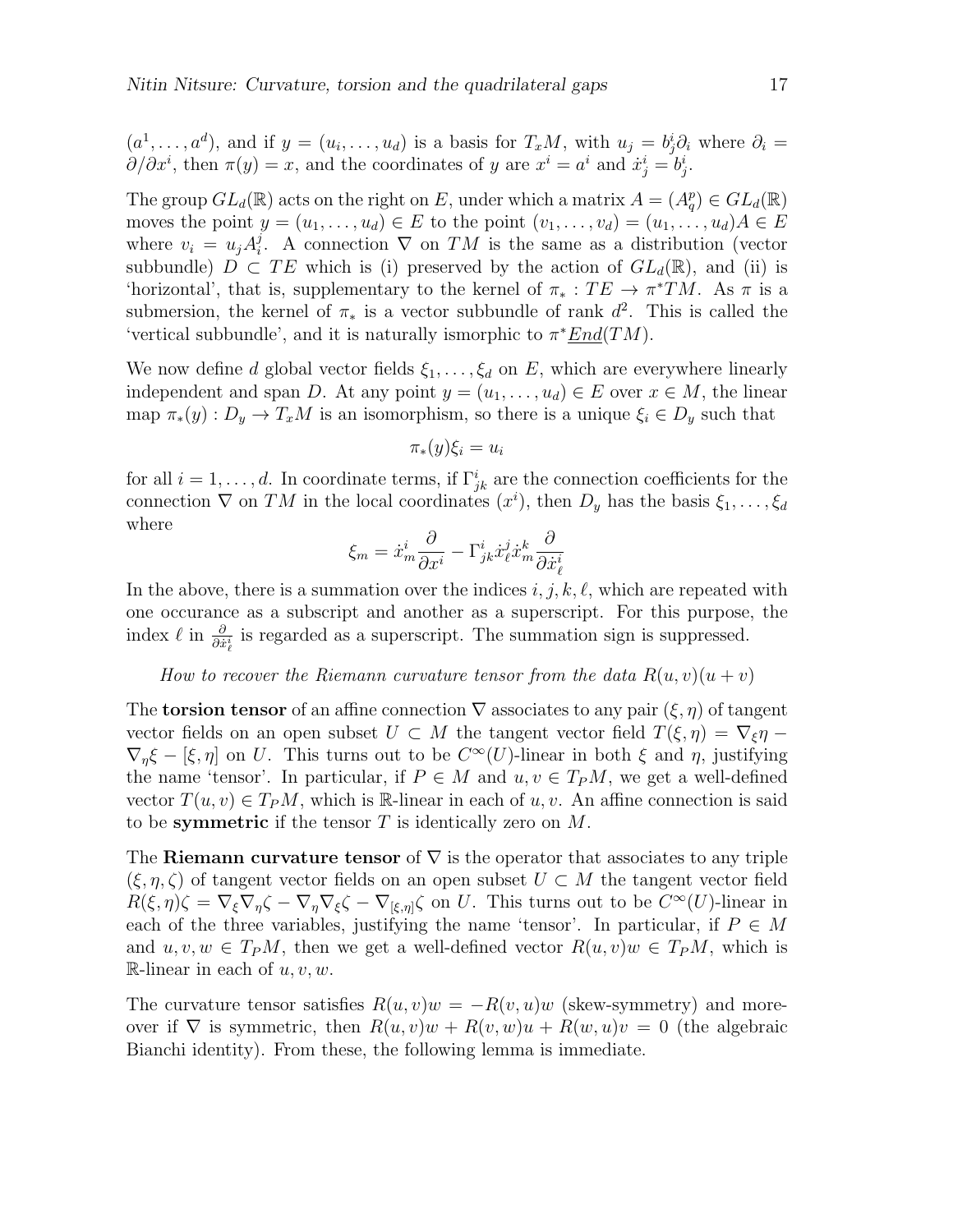**Lemma 4.1** If  $\nabla$  is symmetric, then for any three vectors  $u, v, w \in T_P M$ , the following identities hold.

$$
R(u, v)u = \frac{1}{2}R(2u, v)(2u + v) - R(u, v)(u + v), and
$$
  
\n
$$
R(u, v)w = \frac{1}{3}(R(u, v + w)(v + w) - R(u, v)v - R(u, w)w
$$
  
\n
$$
+R(u + w, v)(u + w) - R(u, v)u - R(w, v)w).
$$

Hence the curvature operator  $TM \times_M TM \times_M TM \rightarrow TM : (u, v, w) \mapsto R(u, v)w$  can be recovered uniquely from the map  $TM \times_M TM \to TM : (u, v) \mapsto R(u, v)(u + v)$ .

### 5 Frame flow, torsion and curvature

The vector fields  $\xi_1, \ldots, \xi_d$  are so defined that the integral curve of  $\xi_m$  on E through a point  $y = (u_1, \ldots, u_d) \in E$  projects under  $\pi : E \to M$  to the geodesic through  $x = \pi(y)$  with tangent  $u_m \in T_xM$ , and the integral curve in E parallel translates each of  $u_1, \ldots, u_d$  along this geodesic through x. Hence we call  $\xi_m$  as the mth **frame flow field,** and its flow on E as the mth frame flow. This is a natural generalization of the notion of the geodesic flow on  $TM$ , under which only the tangent vector is parallel translated, instead of a full frame.

**Proof of Theorem [1.3.](#page-5-1)** We will denote  $\partial f/\partial x^i$  by  $f_{i}$ . We will use the notation

$$
\partial_i = \frac{\partial}{\partial x^i}
$$
 and  $D_q^p = \frac{\partial}{\partial \dot{x}_p^q}$ 

With this, we have

$$
\xi_m = \dot{x}_m^i \partial_i - \Gamma^i_{jk} \dot{x}_a^j \dot{x}_m^k D_i^a
$$
 and 
$$
\xi_n = \dot{x}_n^p \partial_p - \Gamma^p_{qr} \dot{x}_s^q \dot{x}_n^r D_p^s
$$

Note that  $\partial_i D_q^p = D_q^p \partial_i$ ,  $\partial_i (\dot{x}_q^p) = 0$  and  $D_j^i (\dot{x}_q^p) = \delta_q^i \delta_j^p$  $_j^p$  in terms of Kronecker symbols. Hence we have

$$
\xi_m \circ \xi_n = (\dot{x}_m^i \partial_i - \Gamma^i_{jk} \dot{x}_a^j \dot{x}_m^k D_i^a)(\dot{x}_n^p \partial_p - \Gamma^p_{qr} \dot{x}_s^q \dot{x}_n^r D_p^s)
$$
  
=  $-\Gamma^i_{cb} \dot{x}_m^b \dot{x}_n^c \partial_i + (-\Gamma^p_{qc,b} + \Gamma^i_{qb} \Gamma^p_{ic} + \Gamma^i_{cb} \Gamma^p_{qi}) \dot{x}_s^q \dot{x}_m^b \dot{x}_n^c D_p^s$   
+ second order partial derivative terms.

Similarly, by exchanging  $m$  and  $n$  and renaming the dummy variables,

$$
\xi_n \circ \xi_m = -\Gamma^i_{bc} \dot{x}_m^b \dot{x}_n^c \partial_i + (-\Gamma^p_{qb,c} + \Gamma^i_{qc} \Gamma^p_{ib} + \Gamma^i_{bc} \Gamma^p_{qi}) \dot{x}_s^q \dot{x}_m^b \dot{x}_n^c D^s_p
$$
  
+ second order partial derivative terms.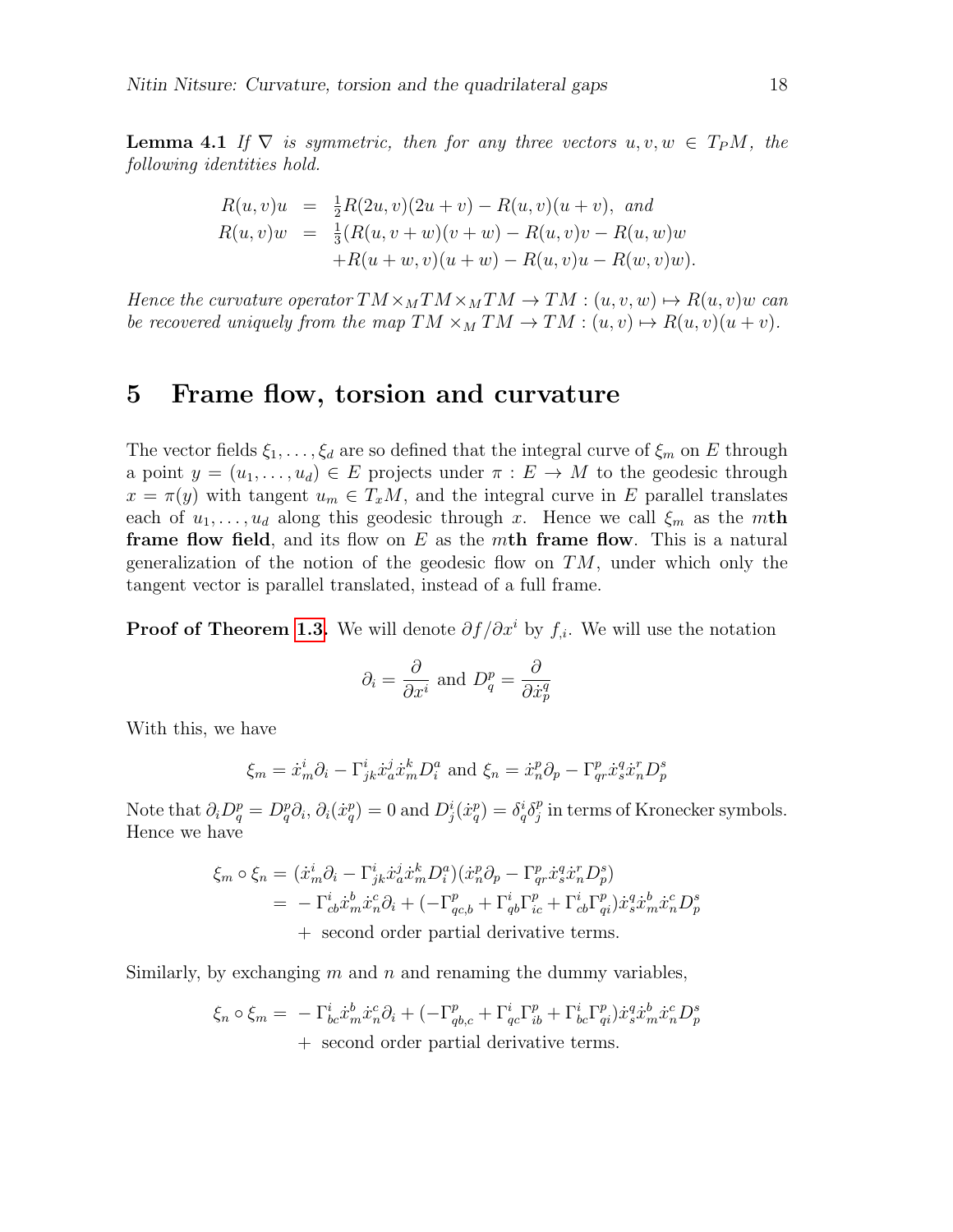As the bracket is a differential operator of first order (which is because the second order terms exactly cancel as partial derivatives commute), we get

$$
[\xi_m, \xi_n] = \xi_m \circ \xi_n - \xi_n \circ \xi_m
$$
  
=  $(-\Gamma^i_{cb} + \Gamma^i_{bc}) \dot{x}^b_m \dot{x}^c_n \partial_i +$  linear combinations of the  $D^s_p$ .

Recall that at any point  $y = (u_1, \ldots, u_n) \in E$  over  $x \in M$ , we have  $\pi_*(y)(\xi_r(y)) = u_r$ , where  $\pi_*(y) : T_y E \to T_x M$  is the derivative of  $\pi : E \to M$ .  $T(\partial_m, \partial_n) = (\Gamma^i_{nm} - \Gamma^i_{nm})$  $\Gamma_{mn}^i\right)\partial_i$ , that is,  $T_{mn}^i = \Gamma_{nm}^i - \Gamma_{mn}^i$ . So taking  $u_r = \partial_r$ , which corresponds to  $\dot{x}_r^s = \delta_r^s$ , the above gives

$$
\pi_*[\xi_m, \xi_n] = -T^i_{mn}\partial_i = -T(\partial_m, \partial_n)
$$

As the  $\partial_r$  form a basis for  $T_xM$ , this shows that the torsion of  $\nabla$  is given by  $T(u_i, u_j) = -\pi_*(y)[\xi_i, \xi_j]$  as claimed. This proves the statement (1) in the Theorem.

Now assuming  $\nabla$  is symmetric, that is,  $\Gamma_{jk}^i = \Gamma_{kj}^i$ , we get

$$
\begin{aligned} [\xi_m, \xi_n] &= \xi_m \circ \xi_n - \xi_n \circ \xi_m \\ &= \left( (-\Gamma_{qc,b}^p + \Gamma_{qb}^i \Gamma_{ic}^p + \Gamma_{cb}^i \Gamma_{qi}^p) - (-\Gamma_{qb,c}^p + \Gamma_{qc}^i \Gamma_{ib}^p + \Gamma_{bc}^i \Gamma_{qi}^p) \right) \dot{x}_s^q \dot{x}_m^b \dot{x}_n^c D_p^s \\ &= (\Gamma_{qb,c}^p - \Gamma_{qc,b}^p + \Gamma_{qb}^i \Gamma_{ic}^p - \Gamma_{qc}^i \Gamma_{ib}^p) \dot{x}_s^q \dot{x}_m^b \dot{x}_n^c D_p^s \\ &= -R_{qc}^p \dot{x}_s^q \dot{x}_m^b \dot{x}_n^c D_p^s \end{aligned}
$$

where

$$
R_{qbc}^p = \Gamma_{qc,b}^p - \Gamma_{qb,c}^p + \Gamma_{qc}^i \Gamma_{ib}^p - \Gamma_{qb}^i \Gamma_{ic}^p
$$

are the coordinates of the Riemann curvature tensor when  $\nabla$  is symmetric. Taking  $\dot{x}_i^j = u_i^j$  $i_j$ , it follows that

$$
R(u_i, u_j)_x = -[\xi_i, \xi_j]_y
$$

as elements of  $End(T_xM)$ . This completes the proof of (3), and hence that of the Theorem [1.3.](#page-5-1)

### 6 Quadrilateral gap for an affine connection

Let there be given tangent vectors  $u_0, v_0 \in T_{P_0}M$  at some point  $P_0 \in M$ . For small values of s, recall from the Introduction that by repeated application of the operator  $\mathbb{T}_s$  or its inverse to the triple  $(P_0, u_0, v_0)$  we defined two open geodesic quadrilaterals  $P_0$ ,  $P_1(s)$ ,  $P_2(s)$ ,  $P_3(s)$ ,  $P_4(s)$  and  $Q_2(s)$ ,  $Q_1(s)$ ,  $P_0$ ,  $P_1(s)$ ,  $P_2(s)$ . The successive vertices in each quadrilateral are joined by geodesic segments as described earlier.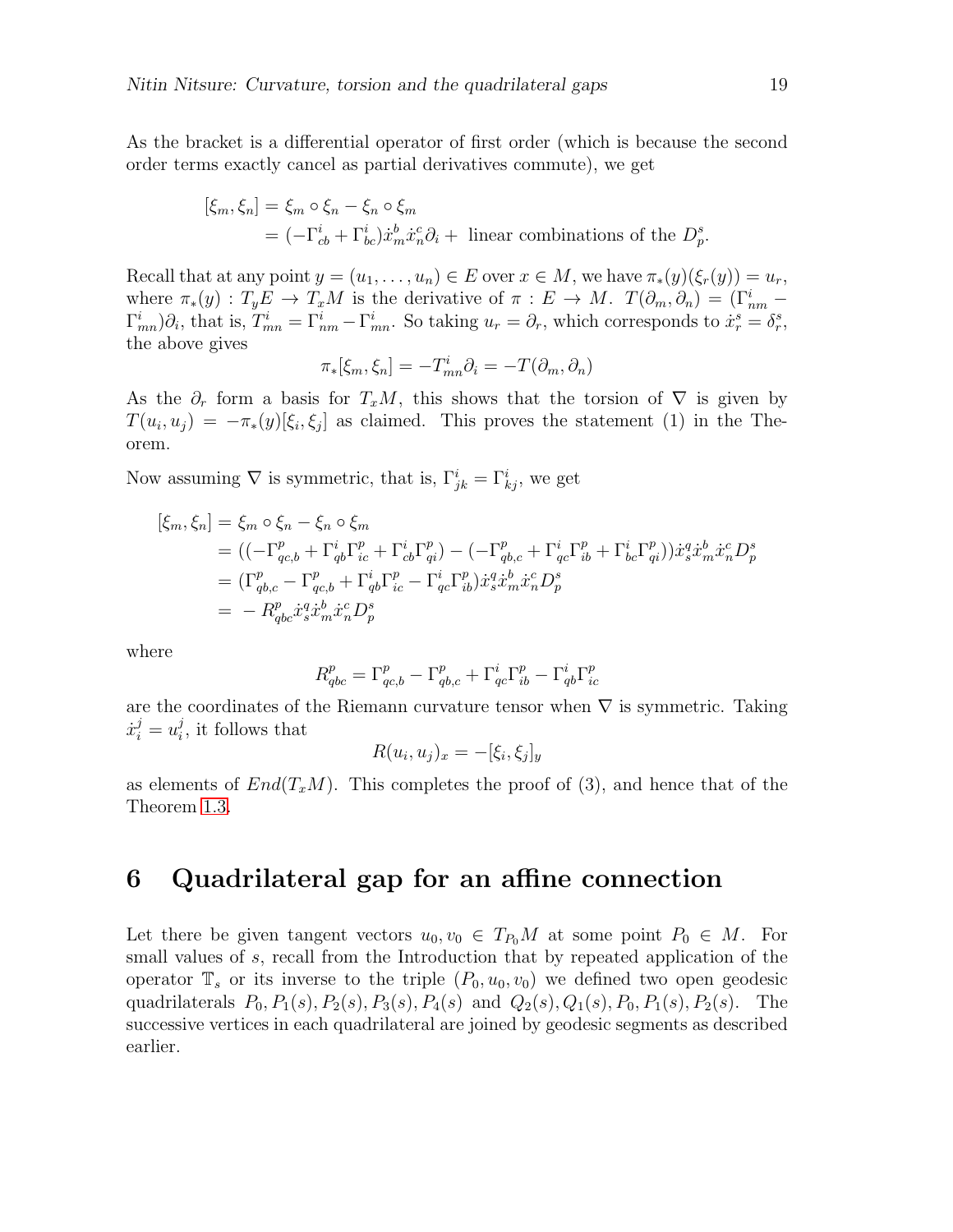

By the fundamental existence and uniqueness theorem for ODEs with smooth parameters, applied to the geodesic equation and the parallel transport equation, for  $(x, u_x, v_x) \in TM \times_M TM$  there exists an open neighbourhood  $W \subset TM \times_M TM$  and a real number  $a > 0$  such that for any triple  $(P_0, u_0, v_0) \in W$  and  $s \in (-a, a)$ , the triples  $\mathbb{T}_s^i(P_0, u_0, v_0)$  are defined for  $i = -2, -1, \ldots, 3, 4$  and depend smoothly on the tuple  $(s, P_0, u_0, v_0)$ , giving smooth morphisms  $(-a, a) \times W \to TM \times_M TM$ . Given any open neighbourhood U of  $x \in M$ , if we choose  $a > 0$  and W to be sufficiently small then the above quadrilaterals lie entirely in U.

In terms of the notation introduced above, we now restate the Theorem [1.1](#page-3-0) in the following somewhat stronger form, which allows  $(P_0, u_0, v_0)$  to vary.

<span id="page-19-0"></span>**Theorem 6.1** Let M be a smooth manifold with an affine connection  $\nabla$ . Then for any  $C^{\infty}$  function f defined on a neighbourhood U of a point  $x \in M$ , and for any  $u_x, v_x \in T_xM$ , the following relations hold in the ring  $C^{\infty}((-a, a) \times W)$  for sufficiently small  $a > 0$  and open neighbourhood W of  $(x, u_x, v_x)$  in TM  $\times_M TM$ , where  $(s^n) \subset C^{\infty}((-a, a) \times W)$  denotes the principal ideal generated by  $s^n$ .

(1)  $f(P_2(s)) - f(Q_2(s)) = -s^2 T(u_0, v_0)(f) \mod (s^3)$ , where T is the torsion tensor  $of \nabla$ .

(2)  $f(P_4(s)) - f(P_0) = -s^2 T(u_0, v_0)(f) \mod (s^3)$ .

If moreover  $\nabla$  is symmetric, then we have

(3)  $f(Q_2(s)) - f(P_2(s)) = \frac{1}{2}s^3(R(u_0, v_0)(u_0 + v_0))(f) \mod (s^4)$ , where R is the curvature tensor of  $\nabla$ .

(4) 
$$
f(P_4(s)) - f(P_0) = \frac{1}{2}s^3(R(u_0, v_0)(u_0 + v_0))(f) \mod (s^4).
$$

**Strategy of the proof.** It is enough to take the function  $f$  above to be a coordinate function  $x^i$  w.r.t a smooth local chart  $(U, x^1, \ldots, x^d)$  around x. We will fix  $(P_0, u_0, v_0)$ to begin with, and make a laborious but straight-forward computation of the Taylor series in s for the function  $x^{i}(Q_2(s)) - x^{i}(P_2(s))$ , which will yield the statements (1)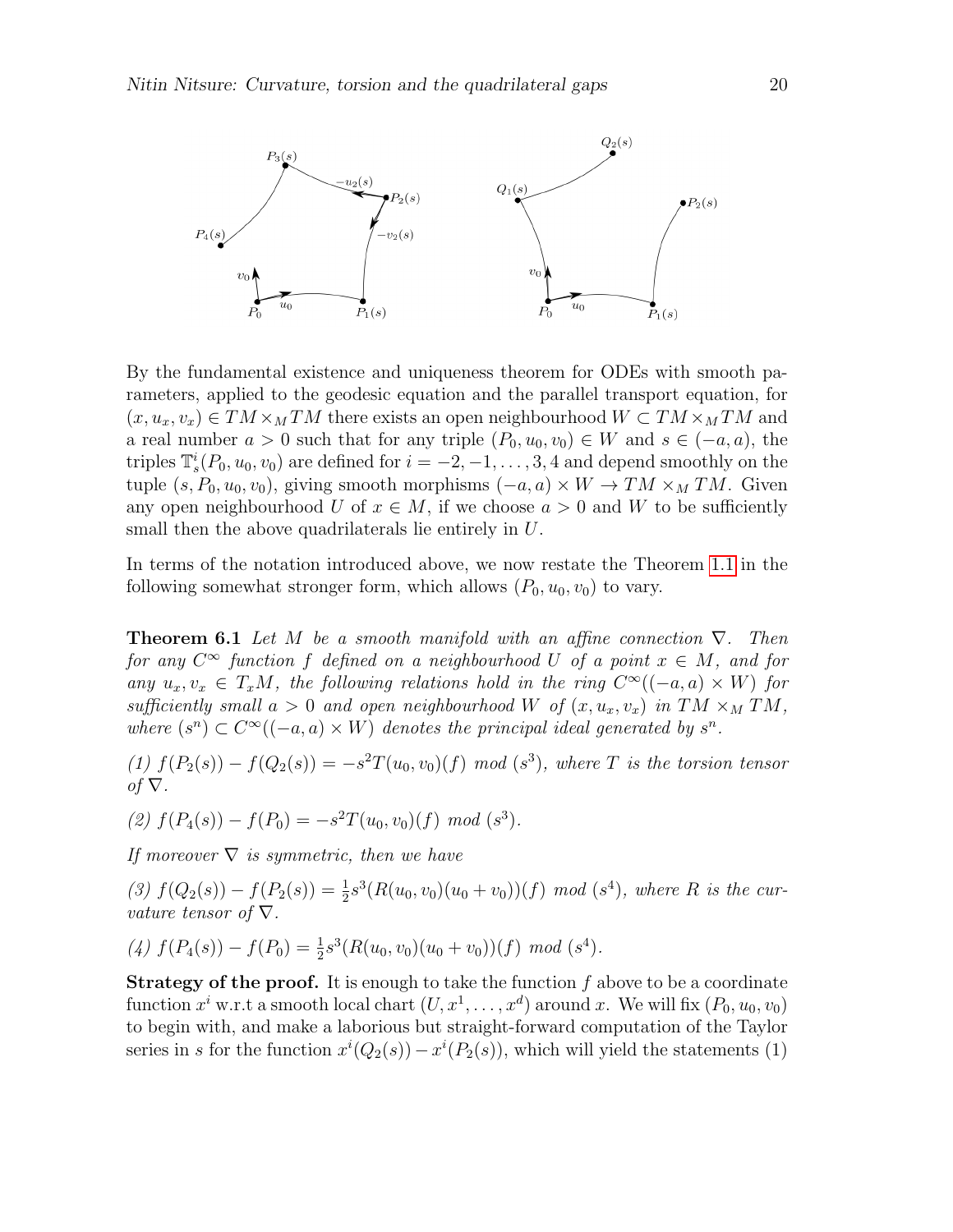and  $(3)$ . By Lemma  $3.1(2)$ , these imply the full forms of  $(1)$  and  $(3)$  (with variable  $(P_0, u_0, v_0)$ . Note that we have already proved (1) as a consequence of Lemma [1.2](#page-5-0) and Theorem [1.3,](#page-5-1) so this gives another proof of the same.

Finally, we employ a certain trick involving an identity between two kinds of gaps and a Taylor series expansion (which is a somewhat more complicated version of the trick that we use in the proof of Lemma [3.2\)](#page-11-0), to show that the full form of (1) (with variable  $(P_0, u_0, v_0)$  implies the form of (2) where  $(P_0, u_0, v_0)$  is fixed, and the full form of (3) implies the form of (4) where  $(P_0, u_0, v_0)$  is fixed. Again, the full form of  $(2)$  and  $(4)$  follows by Lemma 3.1 $(2)$ . The reverse implications also follow from similar arguments. The Theorem [1.1](#page-3-0) stated in the Introduction is an immediate consequence of the Theorem [6.1.](#page-19-0)

**Proofs of [6.1.](#page-19-0)(1) and 6.1.(3).** To begin with, we fix the triple  $(P_0, u_0, v_0)$ . Let  $\gamma_1$  be the geodesic on M with affine parameter s, normalized by  $\gamma_1(0) = P_0$  and  $\frac{d\gamma_1}{ds}(0) = u_0$ . Let  $u_1(s), v_1(s) \in T_{\gamma_1(s)}M$  be the parallel transports of  $u_0, v_0 \in T_{P_0}M$ along  $\gamma_1$ . Let  $\gamma_{2,s}$  be the geodesic on M with affine parameter t, normalized by  $\gamma_{2,s}(0) = \gamma_1(s)$  and  $\frac{d\gamma_{2,s}}{dt}(0) = v_1(s)$ . For s, t in a small domain  $D = (-a, a) \times (-a, a)$ in  $\mathbb{R}^2$ , let

$$
\mathcal{P}(s,t) = \gamma_{2,s}(t) \in M
$$

which defines a smooth function  $P: D \to M$ . In particular,  $P(s, 0) = \gamma_1(s)$ .

Let U be a coordinate chart around  $P_0$  with coordinates  $(x^1, \ldots, x^d)$ , with  $P_0 =$  $(x_0^1, \ldots, x_0^d)$ . We choose  $a > 0$  to be small enough such that the image of  $\mathcal{P}: D \to$ M lies in U. Let  $x^{i}(s,t)$  denote the coordinates of  $\mathcal{P}(s,t)$ . We use the notation  $\Gamma^i_{jk}(0) = \Gamma^i_{jk}(P_0)$  and  $\Gamma^i_{jk}(s,t) = \Gamma^i_{jk}(\mathcal{P}(s,t))$ . The point  $\gamma_1(s)$  has coordinates

$$
x_1^i(s) = x^i(s,0).
$$

In terms of the summation convention, we have  $u_0 = u_0^i \frac{\partial}{\partial x^i}$  $\frac{\partial}{\partial x^i}, v_0 = v_0^i \frac{\partial}{\partial x^i}$  $\frac{\partial}{\partial x^i}, u_1(s) = u_1^i \frac{\partial}{\partial x^i}$ and  $v_1(s) = v_1^i \frac{\partial}{\partial x^i}$ , where  $u_1^i$  and  $v_1^i$  are the functions of s that are the coefficients of  $\frac{\partial}{\partial x^i}$ , where  $u_1^i$  and  $v_1^i$  are the functions of s that are the coefficients of  $u_1(s)$  and  $v_1(s)$ .

The curve  $\gamma_1$  satisfies the geodesic equation, hence

$$
\frac{d^2x_1^i}{ds} = \frac{du_1^i}{ds} = -\Gamma^i_{jk}(s)u_1^j(s)u_1^k(s)
$$

along  $\gamma_1$ . Also, as  $v_1(s)$  is parallel transported along  $\gamma_1$ , we have

$$
\frac{dv_1^i}{ds} = -\Gamma^i_{jk}(s)v_1^j(s)u_1^k(s).
$$

The steps in the following calculation are obtained by taking Taylor expansions in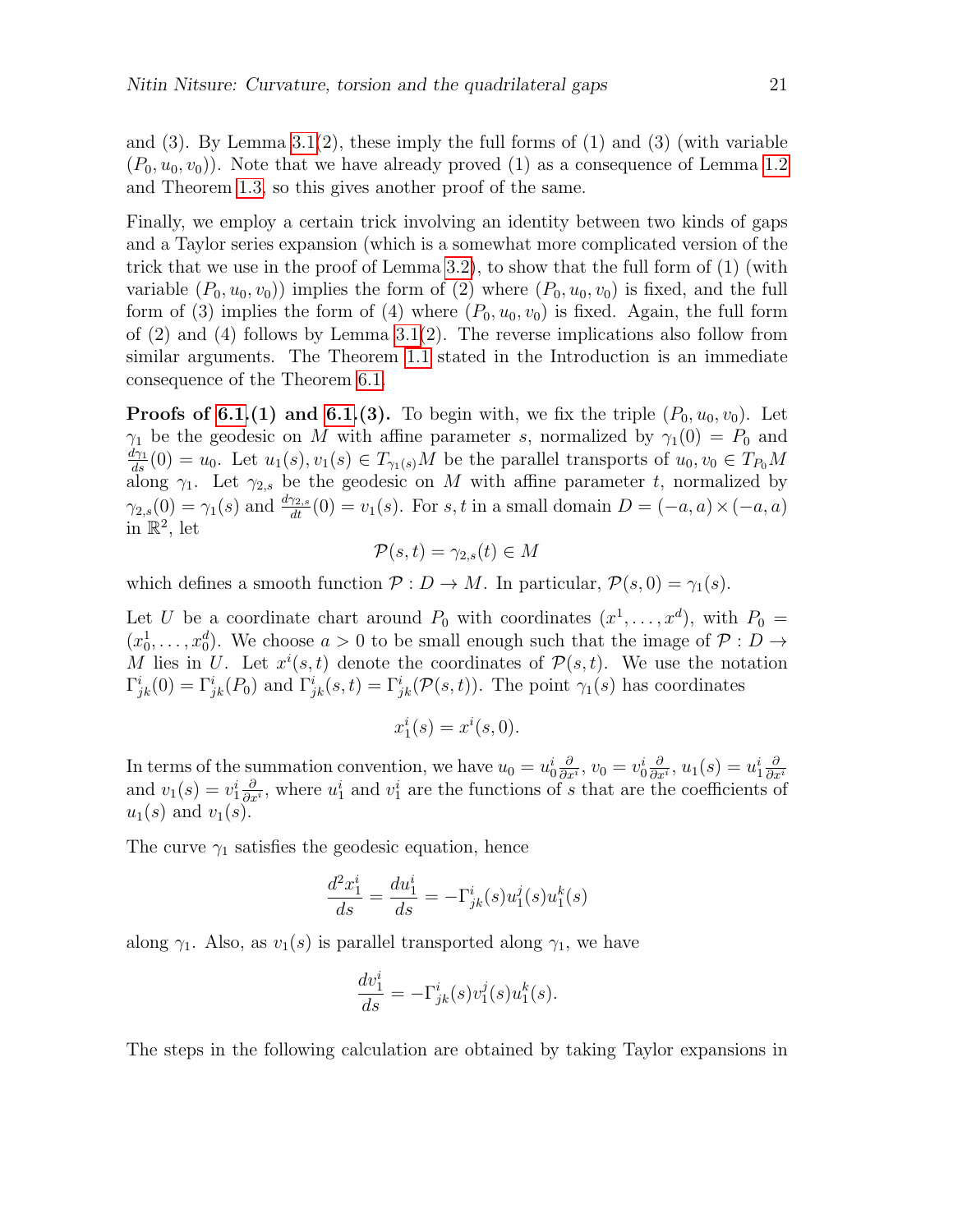s and making various substitutions.

$$
x_1^i(s) = x_0^i + s \frac{dx_1^i}{ds}(0) + \frac{s^2}{2} \frac{d^2 x_1^i}{ds^2}(0) + \frac{s^3}{3!} \frac{d^3 x_1^i}{ds^3}(0) \text{ mod } (s^4).
$$
  

$$
\frac{dx_1^i}{ds} = u_1^i \text{ as } \gamma \text{ is a geodesic with tangent } u_1.
$$
  

$$
\frac{d^2 x_1^i}{ds^2} = \frac{du_1^i}{ds} = -\Gamma_{jk}^i u_1^j u_1^k \text{ by the geodesic equation.}
$$
  

$$
\frac{d^3 x_1^i}{ds^3} = -\Gamma_{jk\ell}^i u_1^j u_1^k u_1^{\ell} + \Gamma_{jk}^i \Gamma_{ab}^j u_1^a u_1^b u_1^k + \Gamma_{jk}^i \Gamma_{ab}^k u_1^a u_1^b u_1^j.
$$

It follows that in the ring  $C^{\infty}(-a, a)$  we have the relation

$$
x_1^i(s) = x_0^i + su_0^i - \frac{s^2}{2} \Gamma_{jk}^i(0) u_0^j u_0^k + \frac{s^3}{3!} (-\Gamma_{jk,\ell}^i(0) u_0^j u_0^k u_0^{\ell} + \Gamma_{jk}^i(0) \Gamma_{ab}^j(0) u_0^a u_0^b u_0^k + \Gamma_{jk}^i(0) \Gamma_{ab}^k(0) u_0^a u_0^b u_0^j) \text{ mod } (s^4).
$$

By Taylor expansion and substitutions, we have the following.

$$
v_1^i(s) = v_0^i + s \frac{dv_1^i}{ds}(0) + \frac{s^2}{2} \frac{d^2 v_1^i}{ds^2}(0) \text{ mod } (s^3).
$$
  
\n
$$
\frac{dv_1^i}{ds} = -\Gamma_{jk}^i v_1^j u_1^k \text{ as } v_1(s) \text{ is parallel transported along } \gamma_1.
$$
  
\n
$$
\frac{d^2 v_1^i}{ds^2} = -\Gamma_{jk,l}^i v_1^j u_1^k u_1^l + \Gamma_{jk}^i \Gamma_{mn}^j v_1^m u_1^n u_1^k + \Gamma_{jk}^i \Gamma_{mn}^k v_1^j u_1^m u_1^n.
$$

Hence we get

$$
v_1^i(s) = v_0^i + s(-\Gamma_{jk}^i(0)v_0^ju_0^k) + \frac{s^2}{2}(-\Gamma_{jk,l}^i(0)v_0^ju_0^ku_0^l + \Gamma_{jk}^i(0)\Gamma_{mn}^j(0)v_0^mu_0^nu_0^k + \Gamma_{jk}^i(0)\Gamma_{mn}^k(0)v_0^ju_0^mu_0^n) \text{mod } (s^3) \text{ in the ring } C^{\infty}(-a, a).
$$

Next, we consider the geodesic  $\gamma_{2,s}(t)$ , which we write as  $\gamma_2(t)$  or just  $\gamma_2$  when s is suppressed from the notation. We will denote the coordinates of  $\gamma_2(t)$  by  $x_2^i(t)$ , leaving out the mention of s. The curve  $\gamma_{2,s}(t)$  is defined by  $\gamma_{2,s}(0) = P_1(s)$ , and

$$
\frac{\partial \gamma_{2,s}^i}{\partial t}(s,0) = v_1^i(s)
$$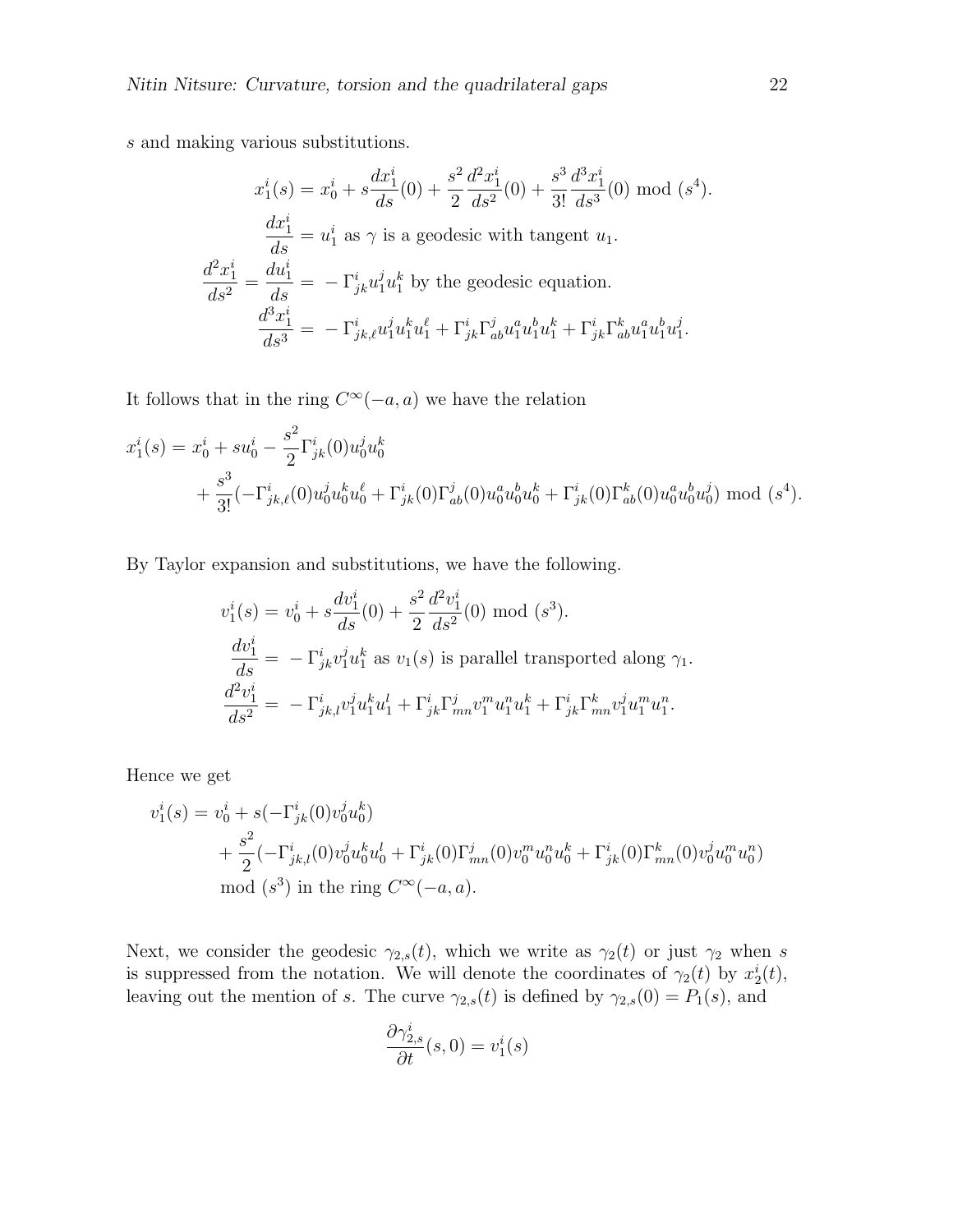which we will simply write as  $\frac{dx_2^i}{dt}(0) = v_1^i$  by suppressing s from the notation.

The steps in the following calculation are obtained by Taylor expansion in  $t$  and making substitutions. The coefficients of  $t^n$  terms are functions of s, belonging to  $C^{\infty}(-a, a)$ . The various relations are in the ring  $C^{\infty}(D)$  modulo certain ideals  $J \subset C^{\infty}(D)$ . We suppress the mention of s and t in some places for brevity of notation, when these are understood.

$$
x_2^i(t) = x_1^i + t \frac{dx_2^i}{dt}(0) + \frac{t^2}{2} \frac{d^2 x_2^i}{dt^2}(0) + \frac{t^3}{3!} \frac{d^3 x_2^i}{dt^3}(0) \mod t^4.
$$
  
\n
$$
\frac{dx_2^i}{dt}(0) = v_1^i(s)
$$
  
\n
$$
= v_0^i + s(-\Gamma_{jk}^i(0)v_0^j u_0^k)
$$
  
\n
$$
+ \frac{s^2}{2}(-\Gamma_{jk,l}^i(0)v_0^j u_0^k u_0^l + \Gamma_{jk}^i(0)\Gamma_{mn}^j(0)v_0^m u_0^n u_0^k + \Gamma_{jk}^i(0)\Gamma_{mn}^k(0)v_0^j u_0^m u_0^n)
$$
  
\nmod  $s^3$ .

$$
\frac{d^2x_2^i}{dt^2} = -\Gamma_{jk}^i \frac{dx_2^j}{dt} \frac{dx_2^k}{dt} \text{ by the geodesic equation.}
$$
\n
$$
\frac{d^2x_2^i}{dt^2}(0) = -\Gamma_{jk}^i(s,0)v_1^j(s)v_1^k(s).
$$
\n
$$
\Gamma_{jk}^i(s,0) = \Gamma_{jk}^i(0) + s\Gamma_{jk,\ell}^i(0)u_0^\ell \text{ mod } s^2.
$$
\n
$$
\frac{d^2x_2^i}{dt^2}(0) = -(\Gamma_{jk}^i(0) + s\Gamma_{jk,\ell}^i(0)u_0^\ell)(v_0^j - s\Gamma_{ab}^j(0)v_0^au_0^b)(v_0^k - s\Gamma_{ab}^k(0)v_0^au_0^b) \text{ mod } s^2,
$$
\n
$$
= -\Gamma_{jk}^i(0)v_0^jv_0^k
$$
\n
$$
-s(\Gamma_{jk,\ell}^i(0)u_0^\ell v_0^j v_0^k - \Gamma_{jk}^i(0)\Gamma_{ab}^j(0)v_0^au_0^b v_0^k - \Gamma_{jk}^i(0)\Gamma_{ab}^k(0)v_0^au_0^b v_0^j) \text{ mod } s^2.
$$
\n
$$
\frac{d^3x_2^i}{dt^3} = -\Gamma_{jk,\ell}^i \frac{dx_2^\ell}{dt} \frac{dx_2^j}{dt} \frac{dx_2^k}{dt} + \Gamma_{jk}^i \Gamma_{ab}^j \frac{dx_2^a}{dt} \frac{dx_2^b}{dt} \frac{dx_2^k}{dt} + \Gamma_{jk}^i \Gamma_{ab}^k \frac{dx_2^a}{dt} \frac{dx_2^b}{dt} \frac{dx_2^j}{dt}.
$$

We now evaluate the last equation at  $t = 0$ , that is, at  $(s, 0) \in D$ , modulo the principal ideal (s). Note that  $\frac{dx_2^j}{dt}(s,0) = v_1^j$  $j(1)(s)$ , so  $\frac{dx_2^j}{dt}(s,0) = v_0^j \mod s$ . Similarly,  $\Gamma^i_{jk}(s,0) = \Gamma^i_{jk}(0) \text{ mod } s$ , and  $\Gamma^i_{jk,\ell}(s,0) = \Gamma^i_{jk,\ell}(0) \text{ mod } s$ . Hence,

$$
\frac{d^3x_2^i}{dt^3}(0) = -\Gamma^i_{jk,\ell}(0)v_0^{\ell}v_0^jv_0^k + \Gamma^i_{jk}(0)\Gamma^j_{ab}(0)v_0^av_0^b v_0^k + \Gamma^i_{jk}(0)\Gamma^k_{ab}(0)v_0^av_0^b v_0^j \text{ mod } s
$$

Hence by substitutions, we get the following equations in the ring  $C^{\infty}(D)$  modulo the ideal  $(s, t)^4 = (s^4, s^3t, s^2t^2, st^3, t^4) \subset C^{\infty}(D)$ .

$$
x_2^i(t) = x_1^i + t \frac{dx_2^i}{dt}(0) + \frac{t^2}{2} \frac{d^2 x_2^i}{dt^2}(0) + \frac{t^3}{3!} \frac{d^3 x_2^i}{dt^3}(0) \mod(t^4)
$$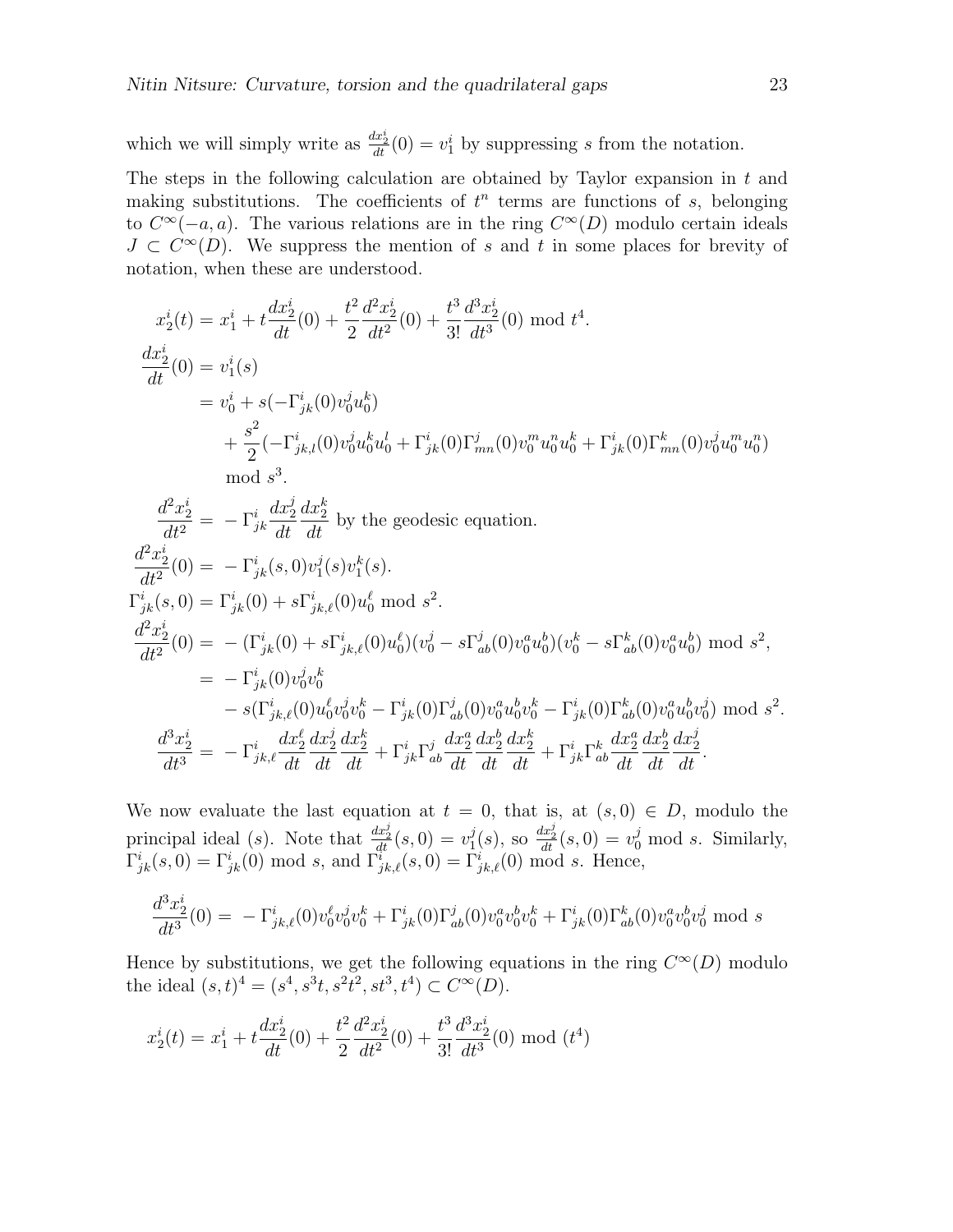$$
= x_0^i + su_0^i + tv_0^i - \frac{s^2}{2} \Gamma_{jk}^i(0) u_0^j u_0^k - \frac{t^2}{2} (\Gamma_{jk}^i(0) v_0^j v_0^k) + ts(-\Gamma_{jk}^i(0) v_0^j u_0^k) + \frac{s^3}{3!} (-\Gamma_{jk,\ell}^i(0) u_0^j u_0^k u_0^\ell + \Gamma_{jk}^i(0) \Gamma_{ab}^j(0) u_0^a u_0^b u_0^k + \Gamma_{jk}^i(0) \Gamma_{ab}^k(0) u_0^a u_0^b u_0^j) + \frac{s^2 t}{2} (-\Gamma_{jk,l}^i(0) v_0^j u_0^k u_0^l + \Gamma_{jk}^i(0) \Gamma_{mn}^j(0) v_0^m u_0^n u_0^k + \Gamma_{jk}^i(0) \Gamma_{mn}^k(0) v_0^j u_0^m u_0^n) - \frac{st^2}{2} ((\Gamma_{jk,\ell}^i(0) u_0^\ell v_0^j v_0^k - \Gamma_{jk}^i(0) \Gamma_{ab}^j(0) v_0^a u_0^b v_0^k - \Gamma_{jk}^i(0) \Gamma_{ab}^k(0) v_0^a u_0^b v_0^j) + \frac{t^3}{3!} (-\Gamma_{jk,\ell}^i(0) v_0^\ell v_0^j v_0^k + \Gamma_{jk}^i(0) \Gamma_{ab}^j(0) v_0^a v_0^b v_0^k + \Gamma_{jk}^i(0) \Gamma_{ab}^k(0) v_0^a v_0^b v_0^j) \n\text{modulo } (s, t)^4.
$$

The point  $P_2(s)$  is the point  $\mathcal{P}(s, s)$ . Hence putting  $t = s$  in the above expression, renaming dummy indices and collecting terms, we see that the coordinates of  $P_2(s)$ as a function of  $s \in (-a, a)$  are given in the ring  $C^{\infty}(-a, a)$  modulo the ideal  $(s^4)$ by

$$
P_2(s)^i = x_0^i + s(u_0^i + v_0^i) - \frac{s^2}{2} \Gamma_{jk}^i(0) (u_0^j u_0^k + v_0^j v_0^k) - s^2 \Gamma_{jk}^i(0) v_0^j u_0^k
$$
  
+ 
$$
\frac{s^3}{3!} (-\Gamma_{pq,r}^i(0) + \Gamma_{jr}^i(0) \Gamma_{pq}^j(0) + \Gamma_{rk}^i(0) \Gamma_{pq}^k(0)) (u_0^p u_0^q u_0^r + v_0^p v_0^q v_0^r)
$$
  
+ 
$$
\frac{s^3}{2} (-\Gamma_{bc,a}^i(0) + \Gamma_{jb}^i(0) \Gamma_{ca}^j(0) + \Gamma_{ck}^i(0) \Gamma_{ba}^k(0)) (u_0^a u_0^b v_0^c + u_0^a v_0^b v_0^c)
$$
  
mod  $(s^4)$ .

A similar calculation, in which the roles of  $u_0$  and  $v_0$  are interchanged, gives the coordinates  $Q_2(s)^i$  of the point  $Q_2(s)$ . Subtracting the two expressions, we get in the ring  $C^{\infty}(-a, a)$  the following relations modulo the ideal  $(s^3)$ 

$$
P_2(s)^i - Q_2(s)^i = s^2(-\Gamma^i_{jk}(0)v_0^j u_0^k + \Gamma^i_{jk}(0)u_0^j v_0^k)
$$
  
=  $s^2(\Gamma^i_{pq}(0) - \Gamma^i_{qp}(0))u_0^p v_0^q$   
=  $-s^2T_{pq}(0)u_0^pv_0^q$  where  $T_{pq}$  is the torsion tensor  
=  $-s^2T(u_0, v_0)^i$  mod  $(s^3)$ .

This proves the part (1) of Theorem [6.1.](#page-19-0) Now suppose that  $T(u_0, v_0) = 0$ , or in coordinate terms,  $\left(-\Gamma_{jk}^{i} + \Gamma_{kj}^{i}\right)u_0^j$  $\delta v_0^j v_0^k = 0$  for all i. Then in the calculation of  $P_2(s)^i - Q_2(s)^i$  modulo  $(s^4)$  a large number of terms cancel and we get

$$
P_2(s)^i - Q_2(s)^i = -\frac{s^3}{2} \left( \Gamma_{pr,q}^i - \Gamma_{pq,r}^i + \Gamma_{qj}^i \Gamma_{pr}^j - \Gamma_{rj}^i \Gamma_{pq}^j \right) u_0^q v_0^r (u_0^p + v_0^p) \text{ mod } (s^4)
$$

Note that

$$
\Gamma_{pr,q}^i - \Gamma_{pq,r}^i + \Gamma_{qj}^i \Gamma_{pr}^j - \Gamma_{rj}^i \Gamma_{pq}^j = R_{pqr}^i
$$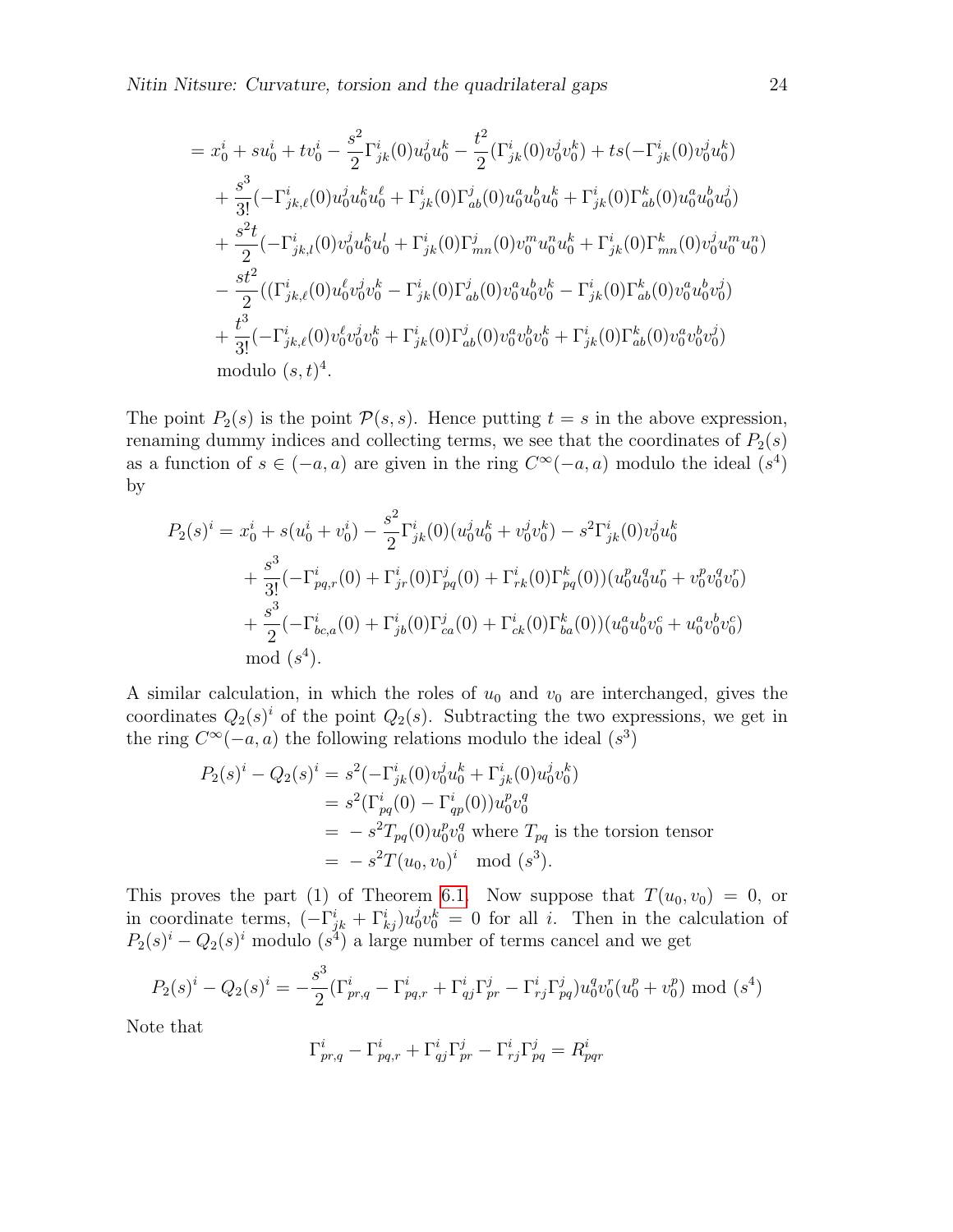is just the coordinate form of the Riemann curvature tensor. Hence the above reads

$$
P_2(s)^i - Q_2(s)^i = -\frac{s^3}{2} R_{pqr}^i(0) u_0^q v_0^r(u_0^p + v_0^p) \text{ mod } (s^4).
$$

Hence we have proved the statement (3) of the Theorem [6.1.](#page-19-0)

**Proof that [6.1.](#page-19-0)(1)**  $\Rightarrow$  **[6.1.](#page-19-0)(2)** and **6.1.(3)**  $\Rightarrow$  **6.1.(4)**. As the first step, we define two kinds of geodesic gap functions  $G_I$  and  $G_{II}$ . With hypothesis and notation as in the statement of Theorem [6.1,](#page-19-0) we put

$$
G_I(P_0, u_0, v_0, f, s) = f(P_4(s)) - f(P_0) \text{ and } G_{II}(P_0, u_0, v_0, f, s) = f(P_2(s)) - f(Q_2(s)).
$$

For a given f, we regard both  $G_I$  and  $G_{II}$  as smooth functions  $(-a, a) \times W \to \mathbb{R}$ .

By a scaling argument, in order to prove the result for a triple  $(P, u, v)$ , it is enough to verify it for  $(P, \lambda u, \lambda v)$  for all  $\lambda$  in a neighbourhood of 0. Hence it is enough to take the point  $(x, u_x, v_x) \in TM \times_M TM$  to be of the form  $(x, 0, 0)$ . Then note that  $\mathbb{T}_0(x, 0, 0) = \mathbb{T}_0^{-1}(x, 0, 0) = (x, 0, 0)$ . Hence by continuity,  $(x, 0, 0)$  has an open neighbourhood V, and there is some  $0 < b < a$  such that  $\mathbb{T}_s^i(P_0, u_0, v_0) \in W$  for all  $-2 \leq i \leq 4$ , whenever  $s \in (-b, b)$  and  $(P_0, u_0, v_0) \in V$ . For a given  $(P_0, u_0, v_0)$ , recall that

$$
\mathbb{T}^2_s(P_0, u_0, v_0) = (P_2(s), -u_2(s), -v_2(s))
$$

where  $u_2(s)$  and  $v_2(s)$  are respectively the parallel transports of  $u_0$  and  $v_0$  along the leg  $P_0P_1(s)$  followed by the leg  $P_1(s)P_2(s)$  of the geodesic quadrilaterals. Now consider the map  $(-b, b) \rightarrow W$  that sends

$$
\tau \mapsto (P_{0,\tau}, u_{0,\tau}, v_{0,\tau}) = (P_2(\tau), -u_2(\tau), -v_2(\tau))
$$

Composing the gap function  $G_{II}$  with this function  $(-b, b) \rightarrow W$ , we get a **para**metric form of  $G_{II}$ , defined by

$$
(s,\tau) \mapsto G_{II}(P_0, u_0, v_0, f, s, \tau) = G_{II}(P_{0,\tau}, u_{0,\tau}, v_{0,\tau}, f, s)
$$

which for a given f defines a smooth function  $(-a, a) \times (-b, b) \rightarrow \mathbb{R}$ . Hence applying the homomorphism  $C^{\infty}((-a,a) \times W) \rightarrow C^{\infty}((-a,a) \times (-b,b))$  to the relation of Theorem [6.1.](#page-19-0)(1) and (3), we get the following relations in  $C^{\infty}((-a, a) \times (-b, b))$ .

 $G_{II}(P_{0,\tau}, u_{0,\tau}, v_{0,\tau}, f, s) = -s^2 T(u_{0,\tau}, v_{0,\tau})(f) \text{ mod } s^3 C^\infty((-a, a) \times (-b, b)),$ and when  $T \equiv 0$ ,

$$
G_{II}(P_{0,\tau}, u_{0,\tau}, v_{0,\tau}, f, s) = \frac{s^3}{2} R(u_{0,\tau}, v_{0,\tau})(u_{0,\tau} + v_{0,\tau})(f)
$$
  
mod  $s^4 C^\infty((-a, a) \times (-b, b)).$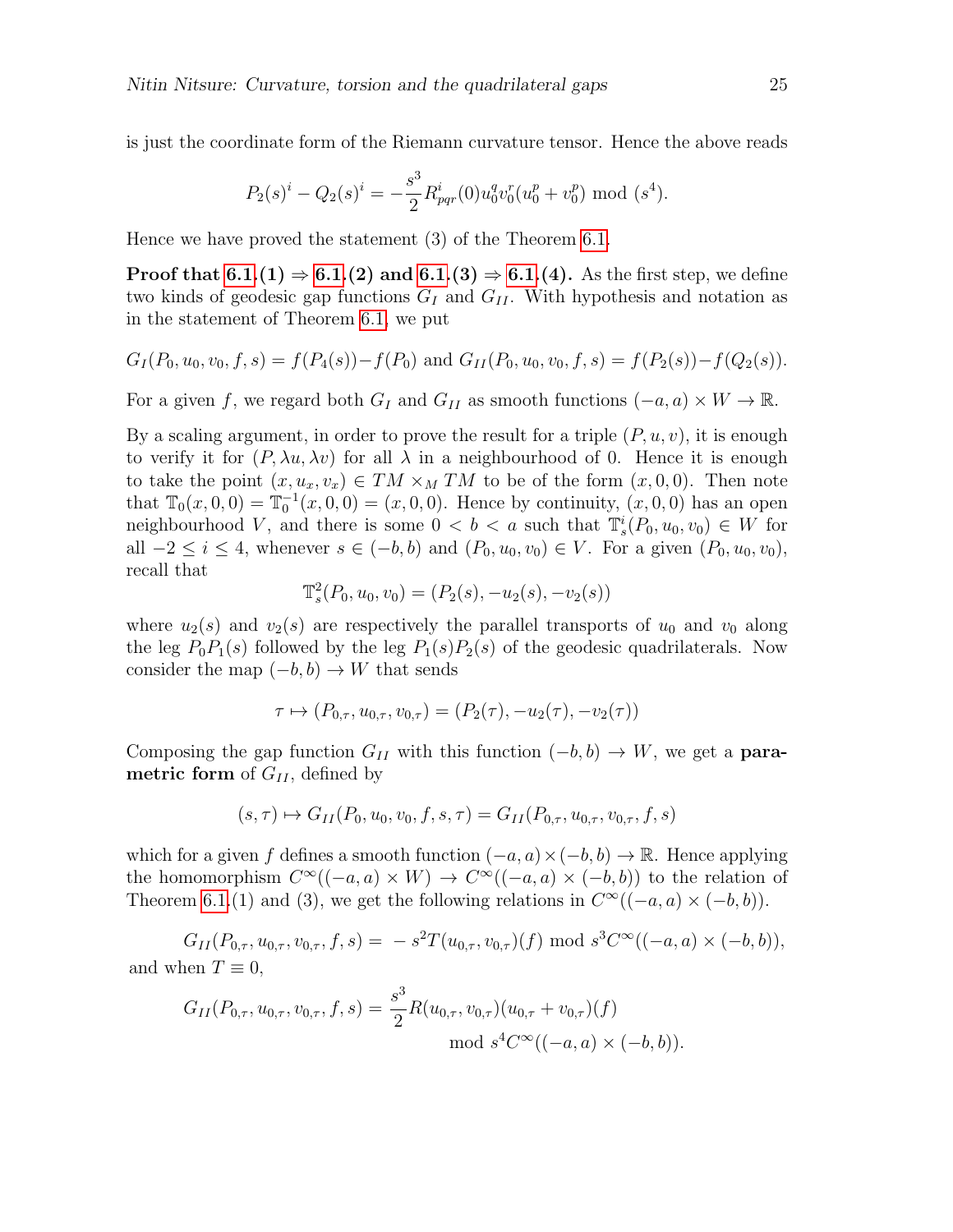Note that at s = 0, the smooth function  $T(-u_2(s), -v_2(s))(f)$  takes the value  $T(u_0, v_0)(f)$ , so we have

$$
T(-u_2(s), -v_2(s))(f) = T(u_0, v_0)(f) \text{ mod } (s).
$$

Similarly,

$$
R(-u_2(s), -v_2(s))(-u_2(s) - v_2(s))(f) = -R(u_0, v_0)(u_0 + v_0)(f) \mod (s).
$$

The diagonal  $\Delta \subset (-a, a) \times (-b, b)$  is defined by the equation  $s = \tau$ . This gives a closed imbedding

$$
(-b, b) \hookrightarrow (-a, a) \times (-b, b) : \tau \mapsto (\tau, \tau).
$$

Restricting functions on  $(-a, a) \times (-b, b)$  to  $(-b, b)$  under the above diagonal imbedding defines a homomorphism

$$
C^\infty((-a,a)\times (-b,b))\to C^\infty(-b,b)
$$

under which  $\tau \mapsto s$  and  $s \mapsto s$ . Under this homomorphism, the extension of the principal ideal  $sC^{\infty}((-a, a) \times (-b, b))$  is the principal ideal  $sC^{\infty}(-b, b)$ . Hence putting  $\tau = s$  in the relation

$$
G_{II}(P_{0,\tau}, u_{0,\tau}, v_{0,\tau}, f, s) = -s^2 T(u_{0,\tau}, v_{0,\tau})(f) \bmod s^3 C^\infty((-a, a) \times (-b, b))
$$

we get

$$
G_{II}(P_2(s), -u_2(s), v_2(s), f, s) = -s^2T(-u_2(s), -v_2(s))(f) \text{ mod } s^3C^{\infty}(-b, b)
$$
  
=  $-s^2T(-u_0, -v_0)(f) \text{ mod } s^3C^{\infty}(-b, b)$   
=  $-s^2T(u_0, v_0)(f) \text{ mod } s^3C^{\infty}(-b, b) \dots (*)$ 

Now suppose that  $T \equiv 0$ , so that we have

$$
G_{II}(P_{0,\tau}, u_{0,\tau}, v_{0,\tau}, f, s) = \frac{s^3}{2} R(u_{0,\tau}, v_{0,\tau})(u_{0,\tau} + v_{0,\tau})(f) \text{ mod } s^4 C^\infty((-a,a) \times (-b,b))
$$

Restricting under the diagonal imbedding  $(-b, b) \hookrightarrow (-a, a) \times (-b, b)$ , we get the following relations in the ring  $C^{\infty}(-b, b)$ :

$$
G_{II}(P_2(s), -u_2(s), -v_2(s), f, s) = \frac{s^3}{2}R(-u_2(s), -v_2(s))(-u_2(s) - v_2(s))(f) \text{ mod } (s^4),
$$
  

$$
= \frac{s^3}{2}R(-u_0, -v_0)(-u_0 - v_0)(f) \text{ mod } (s^4),
$$
  

$$
= -\frac{s^3}{2}R(u_0, v_0)(u_0 + v_0)(f) \text{ mod } (s^4) \dots (*)
$$